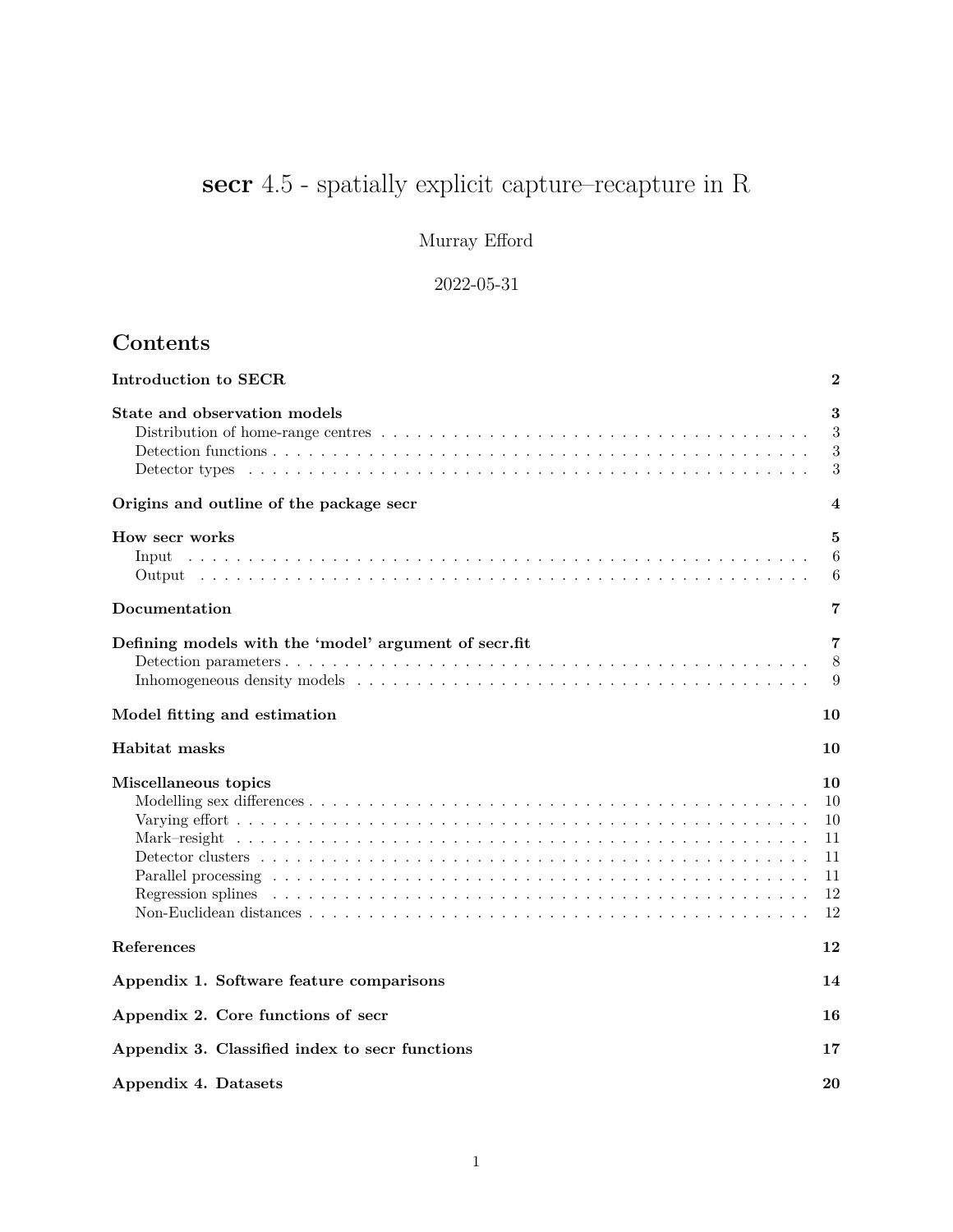This document provides an overview of **secr** 4.5, an R package for spatially explicit capture–recapture analysis (SECR). It includes some background on SECR, an outline of the package, and a more detailed description of how models are implemented. See [secr-tutorial.pdf](https://www.otago.ac.nz/density/pdfs/secr-tutorial.pdf) for an introductory tutorial. For details of how to use **secr** see the help pages and vignettes.

NOTE: **secr** was extensively re-written between versions 3.2 and 4.0, but the interface remained unchanged. For many datasets version 4 is significantly faster. Other changes are described in [secr-version4.pdf.](https://www.otago.ac.nz/density/pdfs/secr-version4.pdf)

Two add-on packages extend the capability of **secr** and are documented separately. **secrlinear** enables the estimation of linear density (e.g., animals per km) for populations in linear habitats such as stream networks [\(secrlinear-vignette.pdf\)](https://CRAN.R-project.org/package=secrlinear/vignettes/secrlinear-vignette.pdf). **secrdesign** enables the assessment of alternative study designs by Monte Carlo simulation; scenarios may differ in detector (trap) layout, sampling intensity, and other characteristics [\(secrdesign-vignette.pdf\)](https://www.otago.ac.nz/density/pdfs/secrdesign-vignette.pdf).

Spatial open-population capture–recapture models are implemented in the R package **openCR** (Efford and Schofield 2020). Other open-population packages due to Ben Augustine and Richard Glennie are available on GitHub [\(https://github.com/benaug/OpenPopSCR;](https://github.com/benaug/OpenPopSCR) [https://github.com/r-glennie/openpopscr\)](https://github.com/r-glennie/openpopscr).

# <span id="page-1-0"></span>**Introduction to SECR**

Spatially explicit capture–recapture (SECR) is a set of methods for modelling animal capture–recapture data collected with an array of 'detectors'. The methods are used primarily to estimate population density, but they also have advantages over non-spatial methods when the goal is to estimate population size (Efford and Fewster 2013). SECR methods overcome edge effects that are problematic in conventional capture–recapture estimation of animal populations (Otis et al. 1978). Detectors may be live-capture traps, with animals uniquely tagged, sticky traps or snags that passively sample hair, from which individuals are distinguished by their microsatellite DNA, or cameras that take photographs from which individuals are recognized by their natural marks. The concept of a detector extends to areas (polygons) or transects that are searched for animals or their sign.

The primary data for SECR are (i) the locations of the detectors, and (ii) detections of known individuals on one or more sampling occasions (i.e. their detection histories). The generic terms 'detector' and 'detections' cover several possibilities (see 'Detector types' below); we use them interchangeably with the more specific and familiar terms 'traps' and 'captures'. Table 1 gives a concrete example of trapping data (the structure differs for detectors that are not traps).

**Table 1.** Some spatially explicit detection data. Each entry (e.g., A9) records the detector at which a known animal (ID) was observed at each sample time (occasion). " indicates no detection. Each detector has known x-y coordinates. Formats for data input are described in [secr-datainput.pdf.](https://www.otago.ac.nz/density/pdfs/secr-datainput.pdf)

|                |     |                   | Occasion       |                |    |
|----------------|-----|-------------------|----------------|----------------|----|
| ID             |     | $\mathcal{D}_{1}$ | 3              | 4              | 5  |
|                |     |                   |                |                |    |
| 1              | A9  |                   | ٠              | ٠              |    |
| $\overline{2}$ | A12 | A12               | ٠              | ٠              |    |
| 3              |     |                   | C6             | B <sub>5</sub> |    |
| 4              |     |                   | G <sub>3</sub> |                | F3 |
| etc.           |     |                   |                |                |    |

In SECR, a spatial model of the population and a spatial model of the detection process are fitted to the spatial detection histories. The resulting estimates of population density are unbiased by edge effects and incomplete detection (other sources of bias may remain). Inverse prediction (IP SECR) and maximum likelihood (ML SECR) are alternative methods for fitting the spatial detection model (Efford 2004, Borchers and Efford 2008). Of these, ML SECR is the more flexible, with a caveat for data from single-catch traps. Data augmentation and Markov chain Monte Carlo (MCMC) methods have also been used for SECR (Royle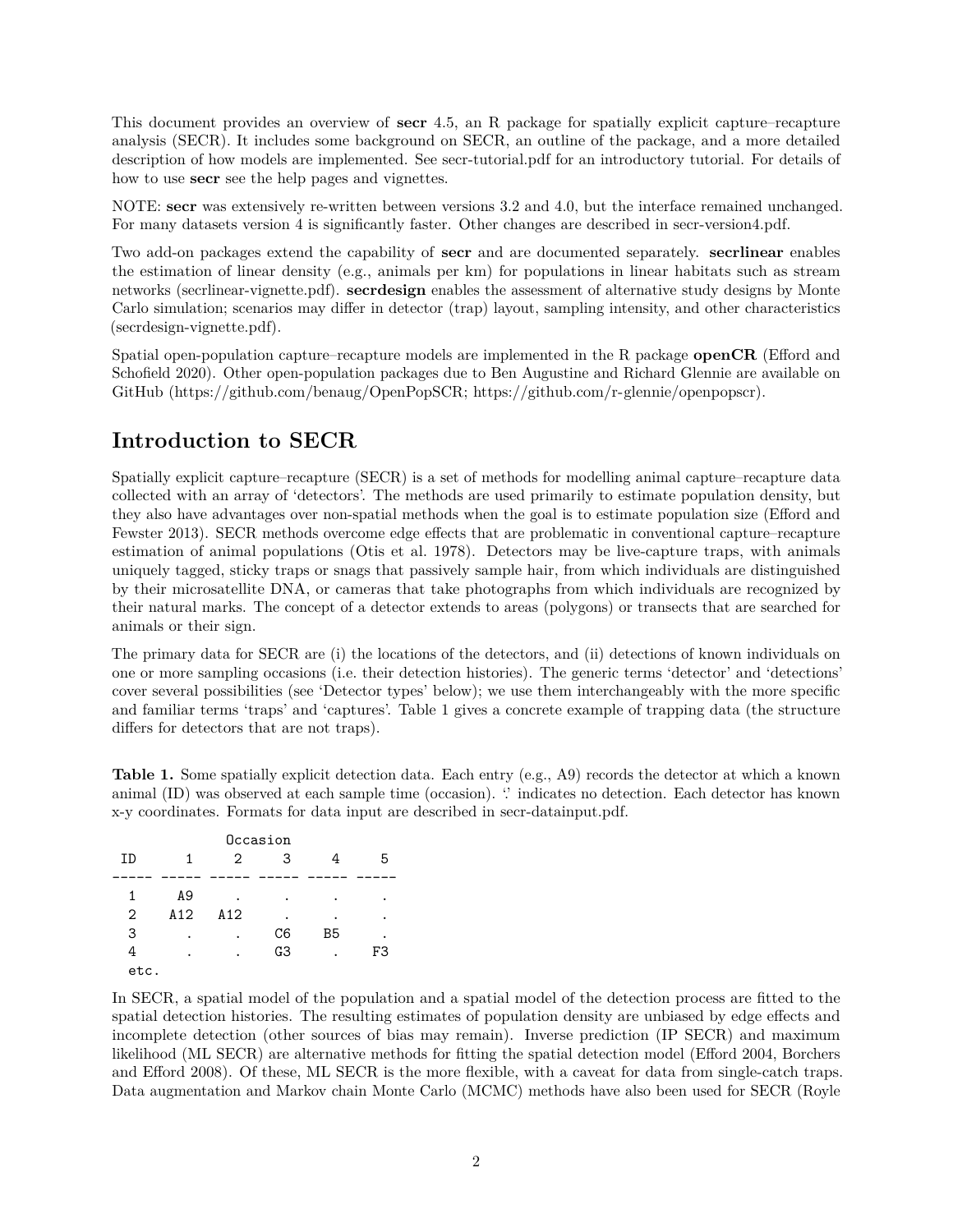and Young 2008, Royle et al. 2009, Singh et al. 2010, Royle and Gardner 2011, Royle et al. 2014), but this approach is much slower than ML SECR; it is not considered here.

# <span id="page-2-0"></span>**State and observation models**

Like other statistical methods for estimating animal abundance (Borchers et al. 2002), SECR combines a state model and an observation model. The state model describes the distribution of animal home ranges in the landscape, and the observation model (a spatial detection model) relates the probability of detecting an individual at a particular detector to the distance of the detector from a central point in each animal's home range. The distances are not observed directly (usually we don't know the range centres), so conventional distance sampling methods do not apply.

### <span id="page-2-1"></span>**Distribution of home-range centres**

The distribution of range centres in the population (Borchers and Efford 2008) will usually be treated as a homogeneous Poisson point process (Fig. 1a). Density (= intensity) is the sole parameter of a homogeneous Poisson process. An inhomogeneous Poisson distribution may also be fitted; this provides a means to evaluate the effects of habitat variables on density.

## <span id="page-2-2"></span>**Detection functions**

A detection model describes the decline in detection probability with distance (*d*) from the home-range centre (Fig. 1b). The probability  $g(d)$  is for the 'ideal' case of just one animal and one detector; the actual probability may differ (see discussion of 'traps' under Detector Types).



**Fig. 1.** (a) Hypothetical Poisson distribution of range centres near an array of detectors. Each dot represents one individual. SECR estimates the density of this distribution. (b) Alternative detection functions. The halfnormal is defined by  $g(d) = g_0 \exp \left( \frac{-d^2}{2\sigma^2} \right)$  $\left(\frac{-d^2}{2\sigma^2}\right)$  and the exponential by  $g(d) = g_0 \exp\left(-\frac{d}{\sigma}\right)$ . See ?detectfn for more (also the list in [Appendix 1\)](#page-13-1).

## <span id="page-2-3"></span>**Detector types**

The properties of detectors are an important part of the SECR observation model (Table 2). Inside **secr**, data are tagged with a detector type to ensure they are printed, plotted and analysed appropriately.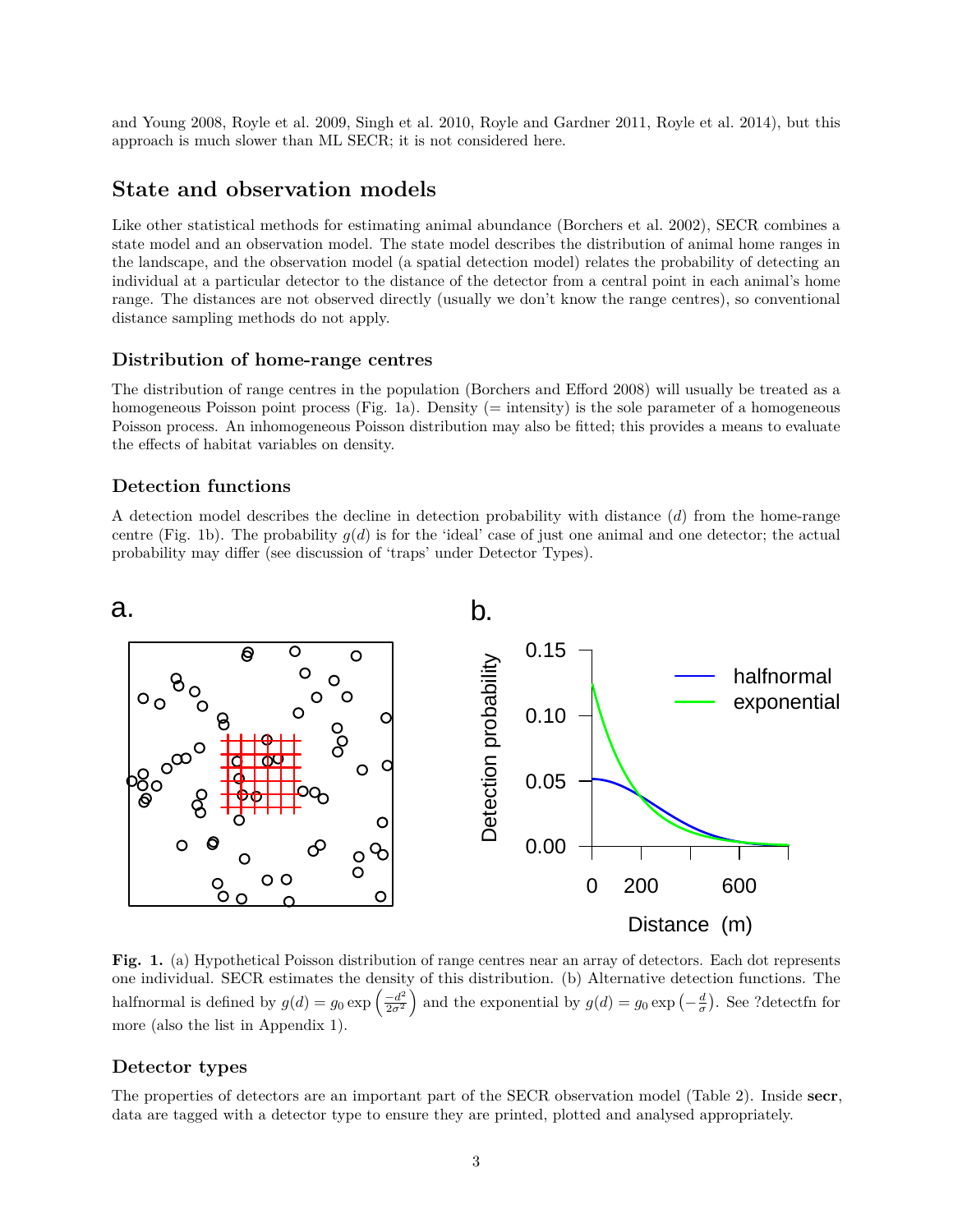Some common detectors (camera 'traps' and hair snags for DNA) do not capture animals, but merely record that an animal has visited a site. These 'proximity' detectors can be considered to act independently of each other. With proximity detectors, each animal  $\times$  occasion 'cell' of a detection history potentially contains several positive records. In the simplest case each cell contains a binary vector coding presence or absence at each detector (for such binary proximity detectors each observation has a Bernoulli distribution). A 'count' detector is a generalised proximity detector in which the data are vectors of counts, one per detector. Models for 'count' data will specify a distribution for the counts via the 'binomN' argument of  $sec:fit$  (binomN = 0 indicates Poisson; binom $N > 1$  indicates binomial with size  $=$  binom $N$ ; binom $N = 1$  indicates binomial with size given by the 'usage' attribute for the detector and occasion).

Detectors that are true traps do not act independently because capture of an animal in one trap prevents it being caught in another trap until it is released. Traps expose animals to competing risks of capture. The per-trap probability of capture may be adjusted for the competing risk from other traps by using an additive hazard model (Borchers and Efford 2008). However, if the detectors are traps that catch only one animal at a time then there is a further level of competition – between animals for traps. Multi-catch and single-catch traps therefore represent distinct detector types. No general adjustment has been found for the per-trap probability of capture in the single-catch case (it's an open research question), and there is strictly no known maximum likelihood estimator. However, density estimates using the multi-catch likelihood for single-catch data appear only slightly biased (Efford, Borchers and Byrom 2009).

Polygon and transect detectors are for binary or count detection data (e.g., number of detections per animal per polygon per occasion) supplemented with the x-y coordinates of each detection. When a study uses multiple search areas or multiple transects, detections may be either independent or dependent (e.g., maximum one per animal per polygon per occasion) as with traps. The dependent or 'exclusive' type is indicated by the suffix 'X'; in this case the counts are necessarily binary. Using the 'polygonX' or 'transectX' detector type ensures that a competing-risk model is fitted.

Acoustic 'signal strength' detectors produce a binary detection vector supplemented by measurements of signal strength, as from an array of microphones.

There is limited support in **secr** for the analysis of locational data from telemetry ('telemetry' detector type). Telemetry data are used to augment capture–recapture data (see addTelemetry and [secr-telemetry.pdf\)](https://www.otago.ac.nz/density/pdfs/secr-telemetry.pdf).

| Detector   | Description                                                    |
|------------|----------------------------------------------------------------|
| single     | traps that catch one animal at a time                          |
| multi      | traps that may catch more than one animal at a time            |
| proximity  | records presence at a point without restricting movement       |
| count      | proximity detector allowing $>1$ detection per animal per time |
| capped     | proximity detector with maximum one animal at a time           |
| polygon    | counts from searching one or more areas                        |
| transect   | counts from searching one or more transects                    |
| polygonX   | binary data from mutually exclusive areas                      |
| transect X | binary data from mutually exclusive transects                  |
| signal     | detections and signal strengths at multiple microphones        |
| telemetry  | locations from radiotelemetry                                  |

**Table 2.** Detector types in **secr**

# <span id="page-3-0"></span>**Origins and outline of the package secr**

The program DENSITY (Efford et al. 2004, Efford 2012) provides a graphical interface to SECR methods that has been accepted by many biologists. However, DENSITY has significant drawbacks: it requires the Windows operating system, its algorithms are not always transparent or well-documented, it fits only homogeneous Poisson models, and it omits recent advances in SECR.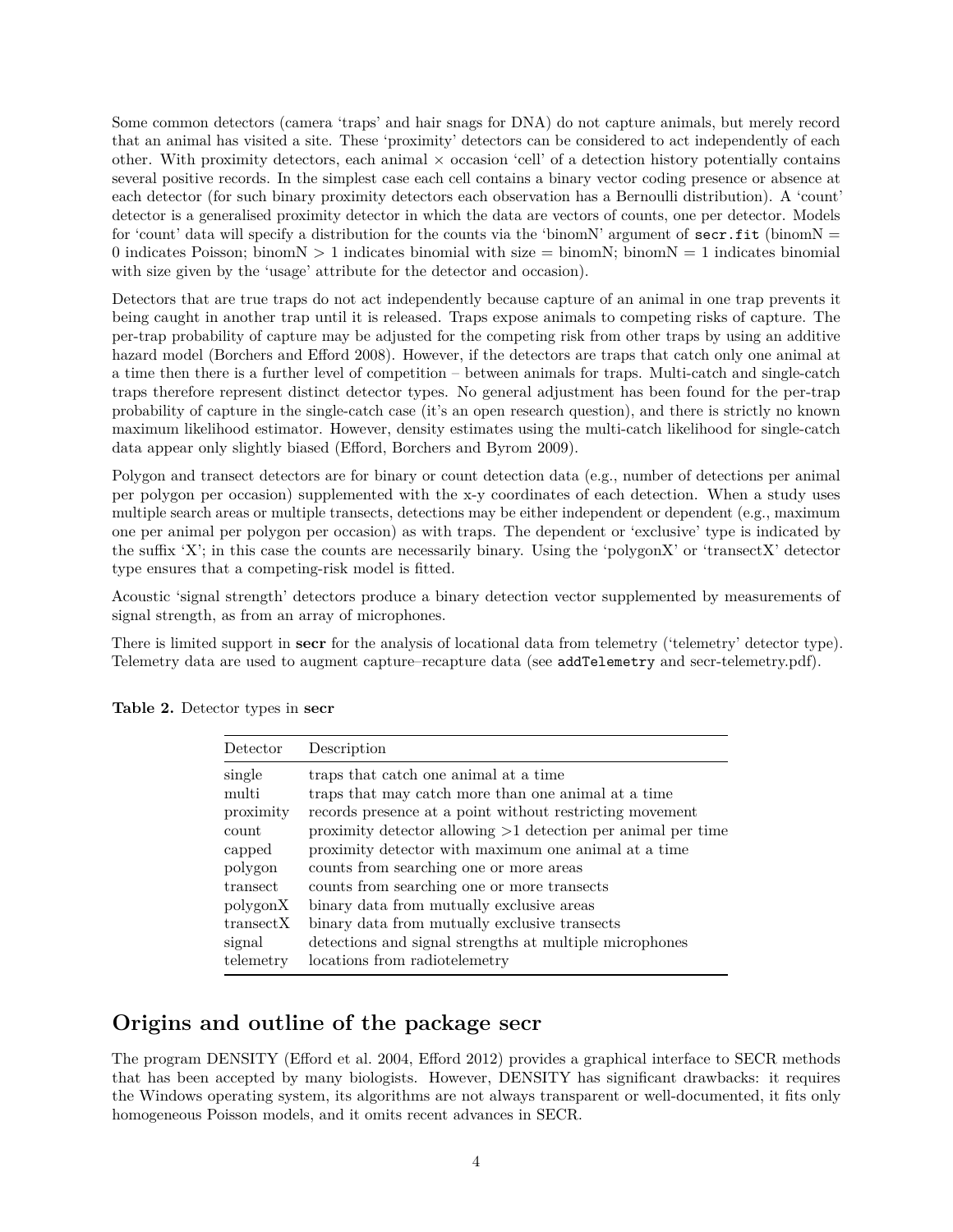The R package **secr** was written to address these weaknesses and allow for further development. It implements almost all the methods described by Borchers and Efford (2008), Efford et al. (2009), Efford (2011), Efford and Fewster (2013), Efford et al. (2013) and Efford and Mowat (2014). **secr** 4.5 uses external C++ code via package **Rcpp** for computationally intensive operations (Eddelbuettel and Francois 2011); Multi-threading on multiple CPUs with **RcppParallel** (Allaire et al. 2021) gives major speed gains. [Appendix 1](#page-13-1) compares the features of DENSITY and **secr**. The most important functions of **secr** are listed in [Appendix 2.](#page-15-1)

# <span id="page-4-0"></span>**How secr works**

secr defines a set of R classes<sup>[1](#page-4-1)</sup> and methods for data from detector arrays and models fitted to those data.

**Table 3.** Essential classes in **secr**.

| Class    | Data.                                                              |
|----------|--------------------------------------------------------------------|
| traps    | locations of detectors; detector type ('proximity', 'multi', etc.) |
| capthist | spatial detection histories, including a 'traps' object            |
| mask     | raster map of habitat near the detectors                           |
| secr     | fitted SECR model                                                  |

To perform an SECR analysis you explicitly or implicitly construct each of these objects in turn. Fig. 2 indicates the relationships among the classes.

<span id="page-4-1"></span><sup>&</sup>lt;sup>1</sup>Technically, these are S3 classes. A 'class' in R specifies a particular type of data object and the functions (methods) by which it is manipulated (computed, printed, plotted etc). See the R documentation for further explanation.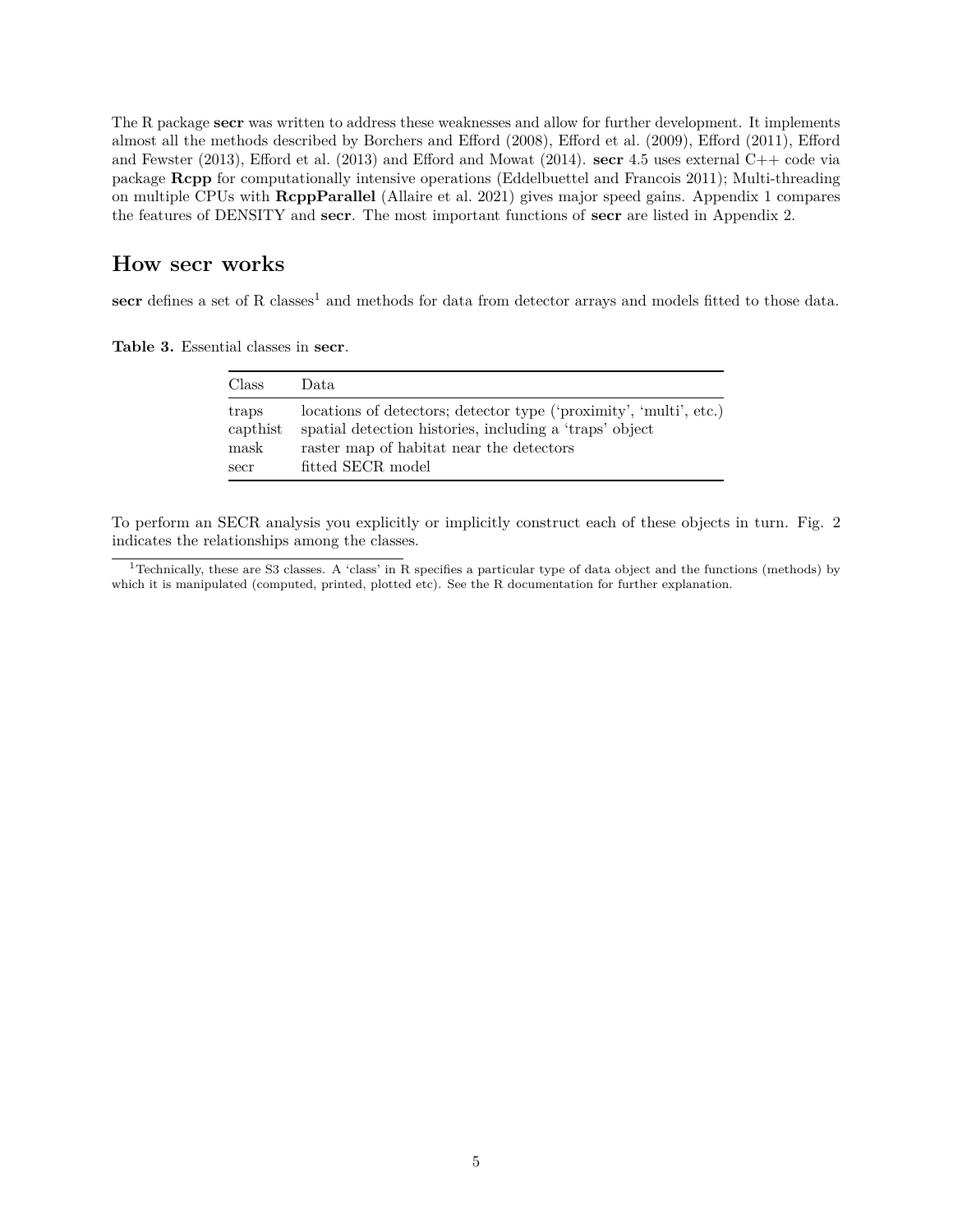

**Fig. 2.** Essentials of the **secr** package.

- Each object class (shaded box) comes with methods to display and manipulate the data it contains  $(e.g. print, summary, plot, rbind, subset)<sup>2</sup>.$  $(e.g. print, summary, plot, rbind, subset)<sup>2</sup>.$  $(e.g. print, summary, plot, rbind, subset)<sup>2</sup>.$
- The function read.capthist forms a 'traps' object from the detector layout data and saves it as an attribute, along with capture data read from another file, in a 'capthist' object.
- By default, a habitat mask is generated automatically by secr.fit using a specified buffer around the detectors (traps). The function make.mask gives greater control over this step.
- Any of the objects input to secr.fit (traps, capthist, mask) may include a dataframe of covariates saved as an attribute. Covariate names may be used in model formulae; the covariates method is used to extract or replace covariates. Use addCovariates for covariates from spatial data sources (e.g., shapefile or 'sf' object)
- Fitted secr models may be manipulated with the methods shown on the right and others listed in [Appendix 3.](#page-16-1)

#### <span id="page-5-0"></span>**Input**

Data input is covered in the separate document [secr-datainput.pdf.](https://www.otago.ac.nz/density/pdfs/secr-datainput.pdf) One option is to use text files in the formats used by DENSITY; these accommodate most types of data. Two files are required, one of detector (trap) locations and one of the detections (captures) themselves; the function read.capthist reads both files and constructs a capthist object. It is also possible to construct the capthist object in two stages, first making a traps object (with read.traps) and a captures dataframe, and then combining these with make.capthist. This more general route may be needed for unusual datasets.

## <span id="page-5-1"></span>**Output**

The output from the function secr.fit is an object of class secr. This is an R list with many components. Assigning the output to a named object saves both the fit and the data for further manipulation. Typing the name at the R prompt invokes print.secr which formats the key results. These include the dataframe of estimates from the predict method for secr objects. Functions are provided for further computations on secr objects (e.g., AIC model selection, model averaging, profile-likelihood confidence intervals, and likelihood-ratio tests). Many of these are listed in [Appendix 3.](#page-16-1)

One system of units is used throughout **secr**. Distances are in metres and areas are in hectares (ha). The unit of density for 2-dimensional habitat is animals per hectare. 1 ha =  $10000 \text{ m}^2 = 0.01 \text{ km}^2$ . To convert density to animals per km<sup>2</sup> , multiply by 100. Density in linear habitats (see package **secrlinear**) is expressed in animals per km.

<span id="page-5-2"></span><sup>2</sup>Text in this font refers to R objects that are documented in online help for the **secr** package, or in base R.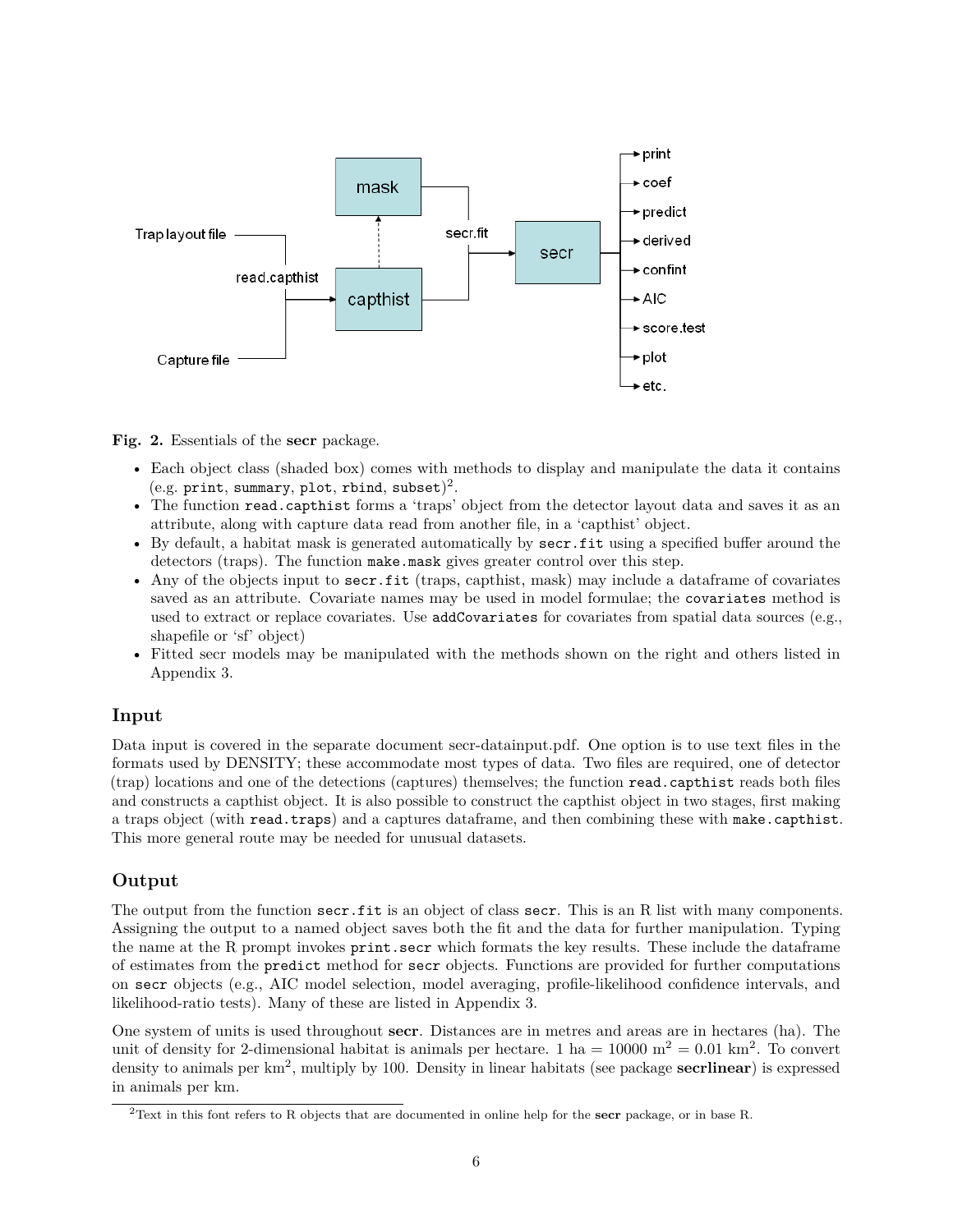# <span id="page-6-0"></span>**Documentation**

The primary documentation for **secr** is in the help pages that accompany the package. Help for a function is obtained in the usual way by typing a question mark at the R prompt, followed by the function name. Note the 'Index' link at the bottom of each help page – you will probably need to scroll down to find it. The index may also be accessed with help(package = secr).

The consolidated help pages are in the file [secr-manual.pdf.](https://www.otago.ac.nz/density/pdfs/secr-manual.pdf) Searching this text is a powerful way to locate a function for a particular task.

Other documentation, in the form of pdf vignettes built with **knitr**, will be added from time to time. The 'User guides. . . ' link in the package help index lists available files. The vignettes in Table 4 may be found on the Density website.

| Vignette                   | Topic                                                   |
|----------------------------|---------------------------------------------------------|
| secr-overview.pdf          | introduction (this document)                            |
| secr-datainput.pdf         | data formats and input functions                        |
| secr-version4.pdf          | what's new in secr $4.x$                                |
| secr-tutorial.pdf          | tutorial using Burnham and Cushwa snowshoe hare data    |
| secr-habitatmasks.pdf      | habitat masks, buffer width and related topics          |
| secr-models.pdf            | general description of models in secr                   |
| secr-troubleshooting.pdf   | problems with secr.fit, including speed issues          |
| secr-densitysurfaces.pdf   | modelling density surfaces                              |
| secr-finitemixtures.pdf    | mixture models for individual heterogeneity             |
| secr-markresight.pdf       | mark-resight models                                     |
| secr-multisession.pdf      | data from multiple independent sessions                 |
| secr-noneuclidean.pdf      | non-Euclidean distance models                           |
| secr-parameterisations.pdf | alternative parameterisations of detection              |
| secr-polygondetectors.pdf  | using polygon and transect detector types               |
| secr-sound.pdf             | analysing data from microphone arrays                   |
| secr-spatialdata.pdf       | tips on external spatial data and functions             |
| secr-telemetry.pdf         | analysing combined telemetry and capture-recapture data |
| secr-varying effort.pdf    | variable effort (usage) in SECR models                  |

**Table 4.** Vignettes for **secr** 4.5.

The web page<https://www.otago.ac.nz/density/> should be checked for news of bug fixes and new releases. New versions will be posted on [CRAN,](https://cran.r-project.org/package=secr) but there may be a delay of a few days. Help may be sought at [phidot;](http://www.phidot.org/forum/) see also the FAQ there for DENSITY and **secr**. Another forum intended for both software issues and wider discussion is [secrgroup.](https://groups.google.com/forum/#!forum/secrgroup) For information on changes in each version, type at the R prompt:

**news** (package = "secr")

# <span id="page-6-1"></span>**Defining models with the 'model' argument of secr.fit**

By default, the parameters of SECR models are assumed to be constant. We specify more interesting, and often better-fitting, models with the 'model' argument of secr.fit. Here 'models' relates to variation in the parameters that may be explained by known factors and covariates. The explanation in [secr-models.pdf](https://www.otago.ac.nz/density/pdfs/secr-models.pdf) may help. If you just want to know how to use models, read on.

Models are defined symbolically in **secr** using R formula notation. A separate linear predictor is used for each core parameter. Core parameters are 'real' parameters in the terminology of MARK, and **secr** uses that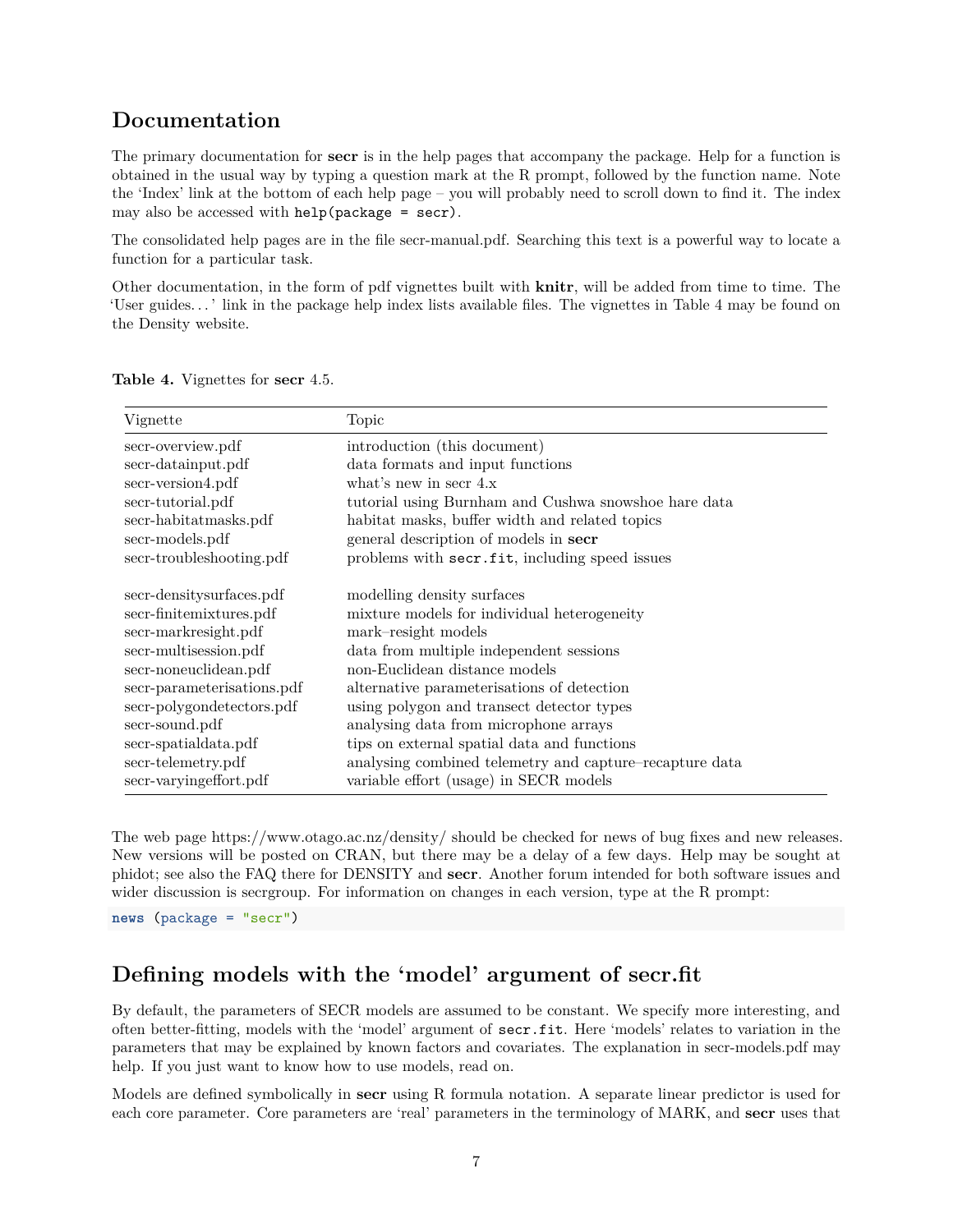term because it will be familiar to biologists.

Three real parameters are commonly modelled in **secr** 4.5; these are denoted 'D' (for density), 'g0' (or 'lambda0') and 'sigma'. Only the last two real parameters, which jointly define the model for detection probability as a function of location, can be estimated directly when the model is fitted by maximizing the conditional likelihood ( $CL = TRUE$  in  $sec.fit$ ). D is then a derived parameter that is computed from an **secr** object with the function derived or one of its siblings (derivedCluster etc.).

Here is a simple example of the model argument in use:

```
secr.fit(captdata, model = g0~t)
```
The real parameter g0 is no longer constant, but takes a unique value on each sampling occasion (t).

Other 'real' parameters appear in particular contexts. 'z' is a shape parameter that is used only when the detection function has three parameters (annular halfnormal, cumulative gamma, hazard-rate etc. – see ?detectfn). Some detection functions primarily model 'exposure' or the cumulative hazard of detection, rather than the probability of detection; these use the real parameter 'lambda0' in place of 'g0' (see ?detectfn). 'lambda0' is also used with count detectors. A further 'real' parameter is the mixing proportion 'pmix', used in finite mixture models and hybrid mixture models (see ?hcov).

Sometimes it is illuminating and efficient to parameterise the detection function using a function of the primary 'real' parameters described above. This gives rise to the surrogate 'real' parameters a0 and sigmak; see the vignette [secr-parameterisations.pdf](https://www.otago.ac.nz/density/pdfs/secr-parameterisations.pdf) for details and references.

Detection parameters and density parameters are modelled separately, as we now describe.

## <span id="page-7-0"></span>**Detection parameters**

Effects on parameters of detection probability are specified via R formulae. The variable names used in formulae are either names for standard effects (Table 5) or the names of user-supplied covariates. Effects 'b', 'B', 'bk', and 'Bk' refer to individuals whereas 'k' and 'K' refer only to sites. Groups ('g') are used only in models fitted by maximizing the full likelihood; for conditional likelihood models use a factor covariate to achieve the same effect. See also the later section on [modelling sex differences.](#page-9-5)

| Variable    | Description            | <b>Notes</b>                                                    |
|-------------|------------------------|-----------------------------------------------------------------|
| g           | group                  | individual covariates listed in secr.fit argument 'groups'      |
| t           | time factor            | one level for each occasion                                     |
|             | time trend             | linear trend over occasions on link scale                       |
| $\mathbf b$ | learned response       | step change after first detection                               |
| B           | transient response     | depends on detection at preceding occasion (Markovian response) |
| bk          | animal x site response | site-specific step change                                       |
| Bk          | animal x site response | site-specific transient response                                |
| k           | site learned response  | site effectiveness changes once any animal caught               |
| K           | site transient         | site effectiveness depends on preceding occasion                |
|             | response               |                                                                 |
| session     | session factor         | one level for each session                                      |
| Session     | session trend          | linear trend on link scale                                      |
| h2          | 2-class mixture        | finite mixture model with 2 latent classes                      |
| ts          | marking vs sighting    | two levels (marking and sighting occasions)                     |

**Table 5.** Automatically generated predictor variables used in detection models

Any name in a formula that is not a variable in Table 5 is assumed to refer to a user-supplied covariate. secr.fit looks for user-supplied covariates in data frames embedded in the 'capthist' argument, or supplied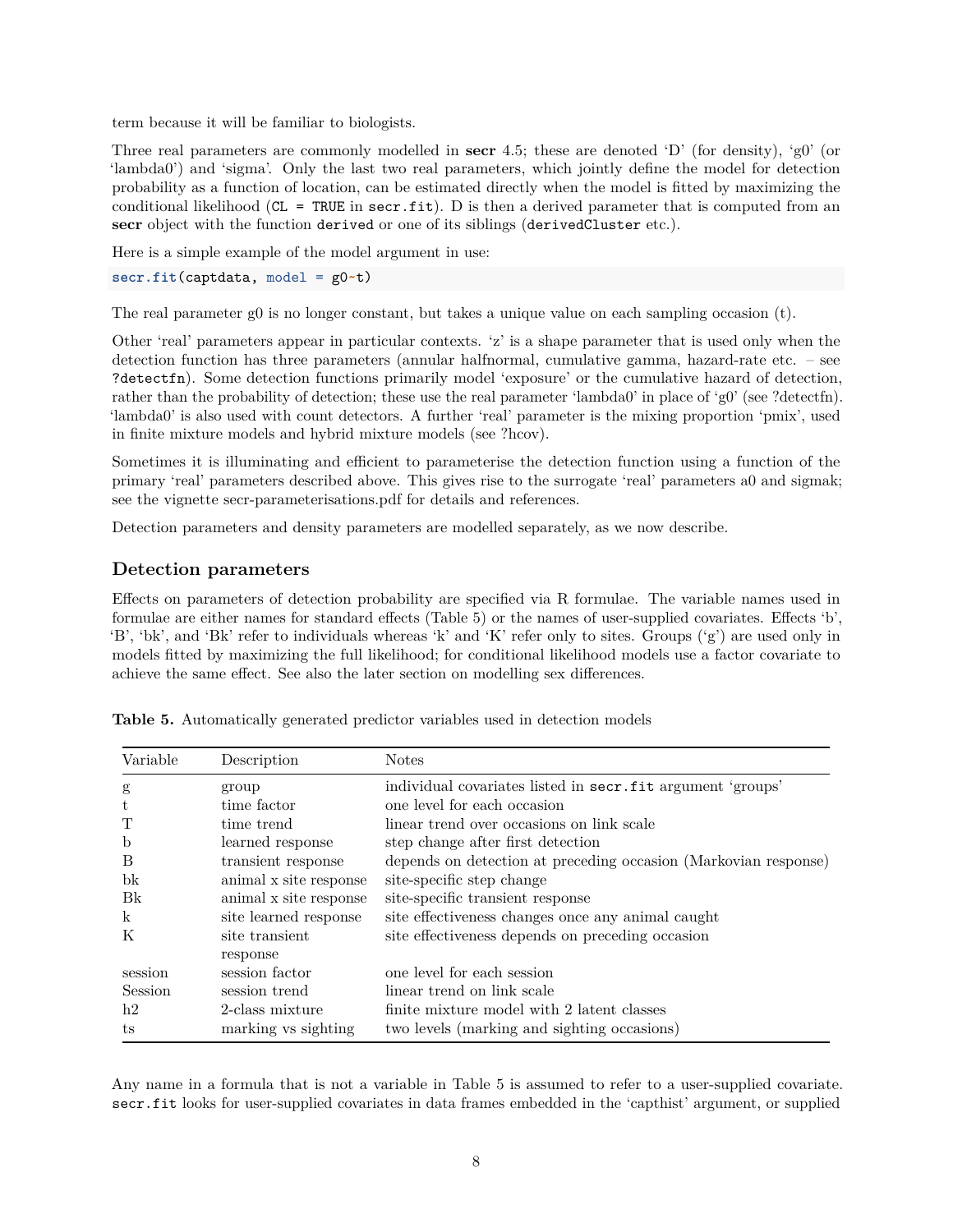in the 'timecov' and 'sessioncov' arguments, or named with the 'timevaryingcov' attribute of a traps object, using the first match (Table 6).

**Table 6.** Types of user-provided covariate for in detection models. The names of columns in the respective dataframes, and names of components in the 'timevaryingcov' attribute, may be used in model formulae

| Covariate type  | Data source                 | <b>Notes</b>                |
|-----------------|-----------------------------|-----------------------------|
| Individual      | covariates(capthis)         | conditional likelihood only |
| Time            | timecov argument            |                             |
| Detector        | covariates(traps(capthis))  |                             |
| Detector x Time | covariates(traps(capthist)) | see ?timeyaryingcov         |
| Session         | sessioncov argument         |                             |

The formula for any detection parameter (e.g., g0, lambda0 or sigma) may be constant ( $\sim 1$ , the default) or some combination of terms in standard R formula notation (see ?formula). For example,  $g0 \sim b + T$  specifies a model with a learned response and a linear time trend in g0; the effects are additive on the link scale. See Table 7 for other examples.

|  |  |  |  |  | Table 7. Some examples of the 'model' argument in secr.fit |  |  |  |
|--|--|--|--|--|------------------------------------------------------------|--|--|--|
|--|--|--|--|--|------------------------------------------------------------|--|--|--|

| Formula                         | $E$ ffect                                                    |
|---------------------------------|--------------------------------------------------------------|
| $g0 \sim 1$                     | g0 is constant across animals, occasions and detectors       |
| $g0 \sim b$                     | learned response affects g0                                  |
| $list(g0 \sim b, sigma \sim b)$ | learned response affects both g0 and sigma                   |
| $g0 \sim h2$                    | 2-class finite mixture for heterogeneity in $g0$             |
| $g0 \sim b + T$                 | learned response in g0 combined with trend over occasions    |
| sigma $\sim g$                  | detection scale sigma differs between groups                 |
| sigma $\sim$ g <sup>*</sup> T   | group-specific trend in sigma                                |
| $D \sim$ cover                  | density varies with 'cover', a variable in covariates (mask) |
| $list(D \sim g, g0 \sim g)$     | both density and g0 differ between groups                    |
| $D \sim$ session                | session-specific density                                     |

For other effects, the design matrix for detection parameters may also be provided manually in the argument dframe of secr.fit. This feature is untested.

#### <span id="page-8-0"></span>**Inhomogeneous density models**

The SECR log likelihood is evaluated by summing values at points on a 'habitat mask' (the 'mask' argument of secr.fit). Each point in a habitat mask represents a grid cell of potentially occupied habitat (their combined area may be almost any shape). The full design matrix for density (D) has one row for each point in the mask. As for the detection submodels, the design matrix has one column for the intercept (constant) term and one for each predictor.

Predictors may be based on Cartesian coordinates (e.g. 'x' for an east-west trend), a continuous habitat variable (e.g. vegetation cover) or a categorical (factor) habitat variable. Predictors must be known for all points in the mask (non-habitat excluded). The variables 'x' and 'y' are the coordinates of the habitat mask and are automatic, as are 'x2', 'y2', and 'xy'. Other spatial covariates should be named columns in the 'covariates' attribute of the habitat mask.

Regression splines are particularly effective for modelling spatial trend. For these and general guidance on fitting and displaying density surfaces, see the vignette [secr-densitysurfaces.pdf.](https://www.otago.ac.nz/density/pdfs/secr-densitysurfaces.pdf)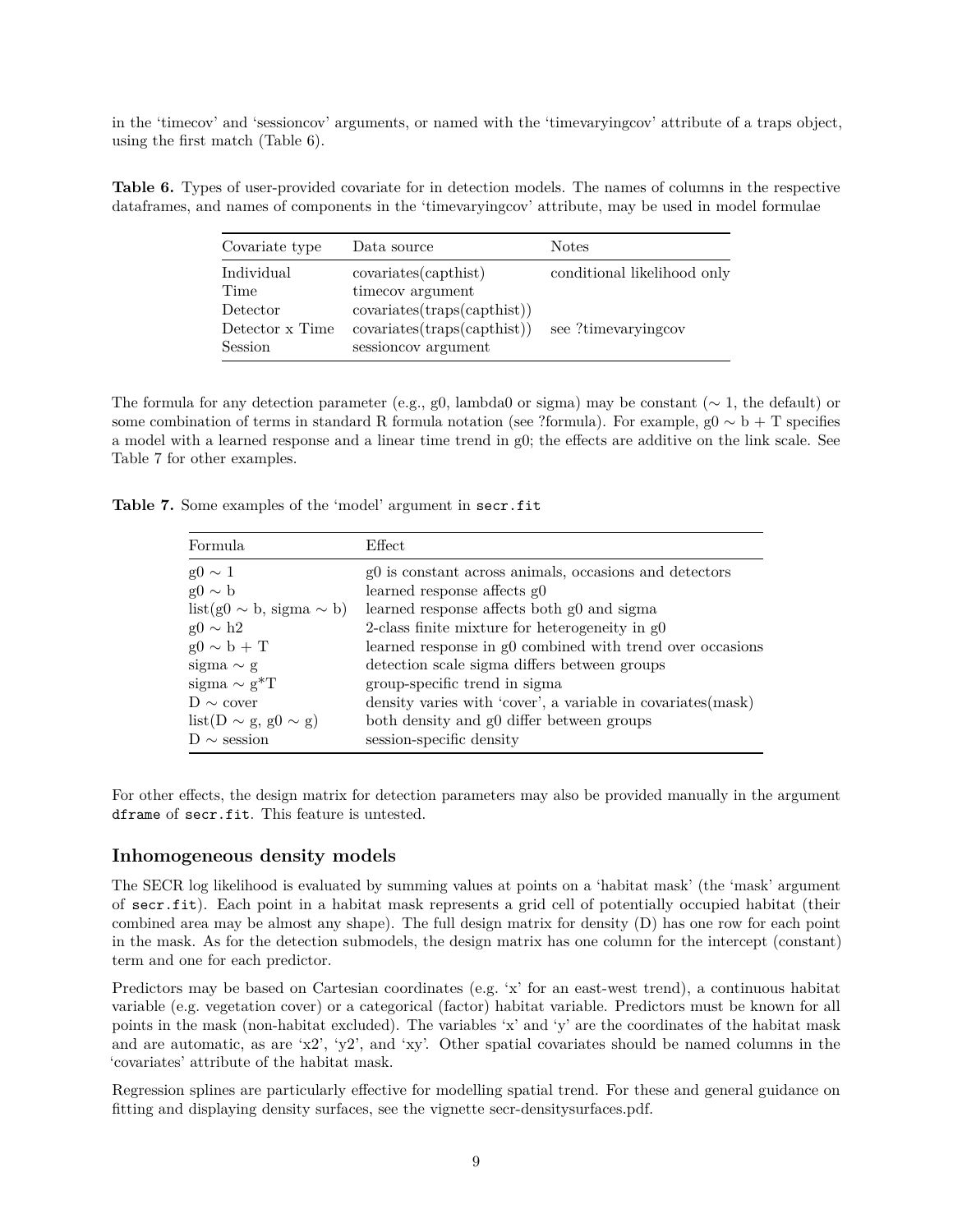# <span id="page-9-0"></span>**Model fitting and estimation**

Models are fitted in secr.fit by numerically maximizing the likelihood. The likelihood involves integration over the unknown locations of the animals' range centres. This is achieved in practice by summation over points in the habitat mask, which has some implications for the user. Computation may be slow, especially if there are many points in the mask, and estimates may be sensitive to the particular choice of mask (either explicitly in make.mask or implicitly via the 'buffer' argument).

The default maximization algorithm is Newton-Raphson in the function stats::nlm. By default, all reported variances, covariances, standard errors and confidence limits are asymptotic and based on a numerical estimate of the information matrix. The Newton-Raphson algorithm is fast, but it sometimes fails to compute the information matrix correctly, causing some standard errors to be set to NA; see the 'method' argument of secr.fit for alternatives. Use confint.secr for profile likelihood intervals and sim.secr for parametric bootstrap intervals (both are slow).

# <span id="page-9-1"></span>**Habitat masks**

We have already introduced the idea of a habitat mask. The SECR likelihood is evaluated by summing values at points on a mask; each point represents a grid cell of potentially occupied habitat. Masks may be constructed by placing a buffer of arbitrary width around the detectors, possibly excluding known non-habitat. How wide should the buffer be? The general answer is 'Wide enough not to cause bias in estimated densities'. This depends on the scale of movement of the animal, and on the chosen detection function. For specifics, see the separate vignette on habitat masks [secr-habitatmasks.pdf](https://www.otago.ac.nz/density/pdfs/secr-habitatmasks.pdf) and the help for 'mask' and the various mask-related functions (make.mask, mask.check, suggest.buffer, and esa.plot). Heavy-tailed detection functions such as the hazard-rate and lognormal can be problematic because they require an unreasonably large buffer for stable density estimates.

# <span id="page-9-2"></span>**Miscellaneous topics**

# <span id="page-9-5"></span><span id="page-9-3"></span>**Modelling sex differences**

There are many ways to model sex differences in **secr**. Here we sketch some possibilities, in order of usefulness (your mileage may vary).

- 1. Fit a hybrid mixture model as described in the online help (?hcov). This accommodates occasional missing values and estimates the sex ratio (pmix).
- 2. Use conditional likelihood (CL = TRUE) and include a categorical (factor) covariate in model formulae (e.g., g0  $\sim$  sex). To get sex-specific densities then specify groups = "sex" in derived.
- 3. Use full likelihood (CL = FALSE) and separate data for the two sexes as different sessions (most easily, by coding 'female' or 'male' in the first column of the capture file read with read.capthist). Then include a group term 'session' in relevant model formulae (e.g.,  $g0 \sim$  session).
- 4. Use full likelihood (CL = FALSE), define groups = "sex" or similar, and include a group term 'g' in relevant formulae (e.g., g0  $\sim$  g).

'CL' and 'groups' are arguments of secr.fit. Possibilities 1–4 should not be mixed for comparing AIC. Sex differences in home-range size (and hence sigma) may be mitigated by compensatory variation in g0 or lambda0 (Efford and Mowat 2014).

# <span id="page-9-4"></span>**Varying effort**

The probability of observing an individual at a particular detector may depend directly on a known quantity such as how long the detector was exposed on a particular occasion. In the extreme, a detector may not have been operated. The terms 'effort' and 'usage' are used here interchangeably for variation in the duration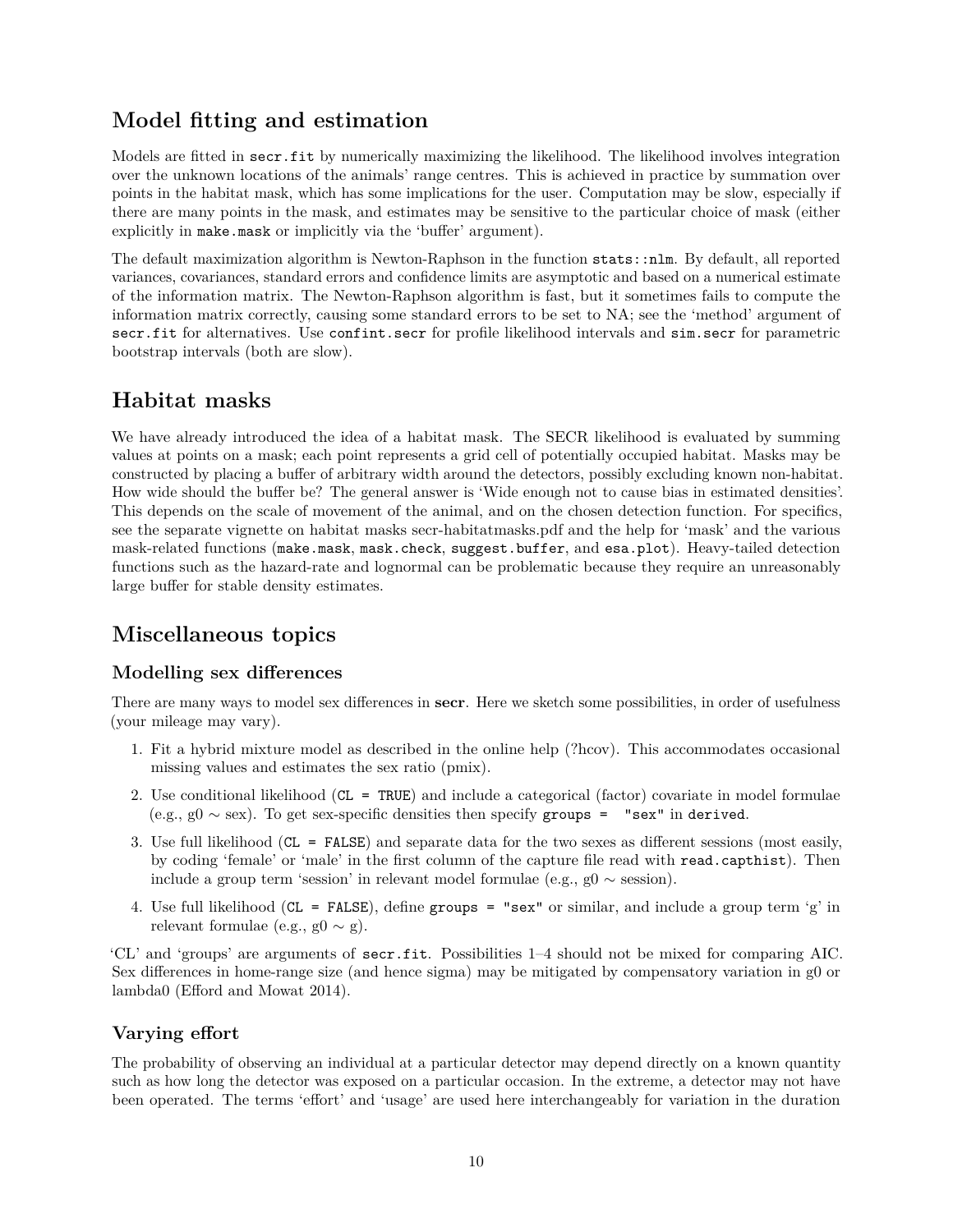of exposure and similar known effects. Usage is an attribute of the detectors in a traps object (a traps x occasions matrix); it may be entered with the detector coordinates in a trap layout file or added later (see ?usage). Models fitted to data including a usage attribute will adjust automatically for varying usage across detectors and occasions. Usage may take any non-negative value. This simplifies the modelling of data aggregated over varying numbers of occasions or nearby sites.

See the separate document [secr-varyingeffort.pdf](https://www.otago.ac.nz/density/pdfs/secr-varyingeffort.pdf) and Efford et al. (2013) for more.

# <span id="page-10-0"></span>**Mark–resight**

Mark–resight data include sampling occasions on which previously marked animals were recorded, but new animals were not distinguished from each other. **secr** 4.5 provides a suite of spatial models for these data, as documented in [secr-markresight.pdf.](https://www.otago.ac.nz/density/pdfs/secr-markresight.pdf) Two general classes of spatial mark–resight model are included: those in which the marking process is modelled (we call these spatial capture–mark–resight models), and those in which the process is not modelled and pre-marked animals are assumed to follow some distribution (e.g., uniform across a known area) (sighting-only or mark–resight models). Mark–resight models in **secr** 4.5 discard some spatial information in the unmarked sightings – information that is used in the models of Chandler and Royle (2013) and Sollmann et al. (2013). This results in some (probably small) loss of precision, and requires an adjustment for overdispersion to ensure confidence intervals have good coverage properties. The vignette [secr-markresight.pdf](https://www.otago.ac.nz/density/pdfs/secr-markresight.pdf) should be consulted.

# <span id="page-10-1"></span>**Detector clusters**

For surveying large areas it is efficient to use groups of detectors: within a group the detectors are close enough that animals may be re-detected at multiple points, while groups of detectors may be distributed across a region according to a probability design to sample possible spatial variation in density. **secr** allows for detector groups with the 'cluster' data structure. This is an attribute of a traps object that records which detectors belong to which cluster<sup>[3](#page-10-3)</sup>.

Functions are provided to generate detector arrays with a clustered structure (trap.builder, make.systematic), to extract or replace the cluster attribute (clusterID), to compute the geometric centres and numbers of detections per cluster (cluster.centres, cluster.counts), etc.

A lacework design (Efford in prep.) is an alternative to a clustered design that is suitable when the region is intermediate size. Lacework designs may be constructed with make.lacework.

Data from a large, clustered design may often be analysed more quickly if the 'capthist' object is first collapsed into one using the geometry of a single cluster (the object retains a memory of the number of individuals from each original cluster in the attribute 'n.mash'). Use the function mash for this. Functions derived, derivedMash and the method predict.secr use 'n.mash' to adjust their output density, SE, and confidence limits.

# <span id="page-10-2"></span>**Parallel processing**

On processors with multiple cores it is possible to speed up computation by using cores in parallel. In **secr** 4.5 this happens automatically in secr.fit and a few other functions using the multi-threading paradigm of **RcppParallel** (Allaire et al. 2021). The number of threads may be set directly with the function setNumThreads, or via the 'ncores' argument of several functions.

Earlier versions of **secr** relied on parallel processing with the **parallel** package (invoked when the argument ncores was set greater than 1). The benefits of that form of parallel processing were variable (considerable with simulations in sim.secr and ip.secr, but otherwise unimpressive).

The functions par.secr.fit, par.region.N and par.derived allowed models to be fitted or analysed in parallel, one per core. The greater speed of secr.fit in **secr** 4.5 makes par.secr.fit redundant. All three

<span id="page-10-3"></span> $3$ Clusters are assumed to share the same geometry (number of detectors, within-cluster spacing etc.).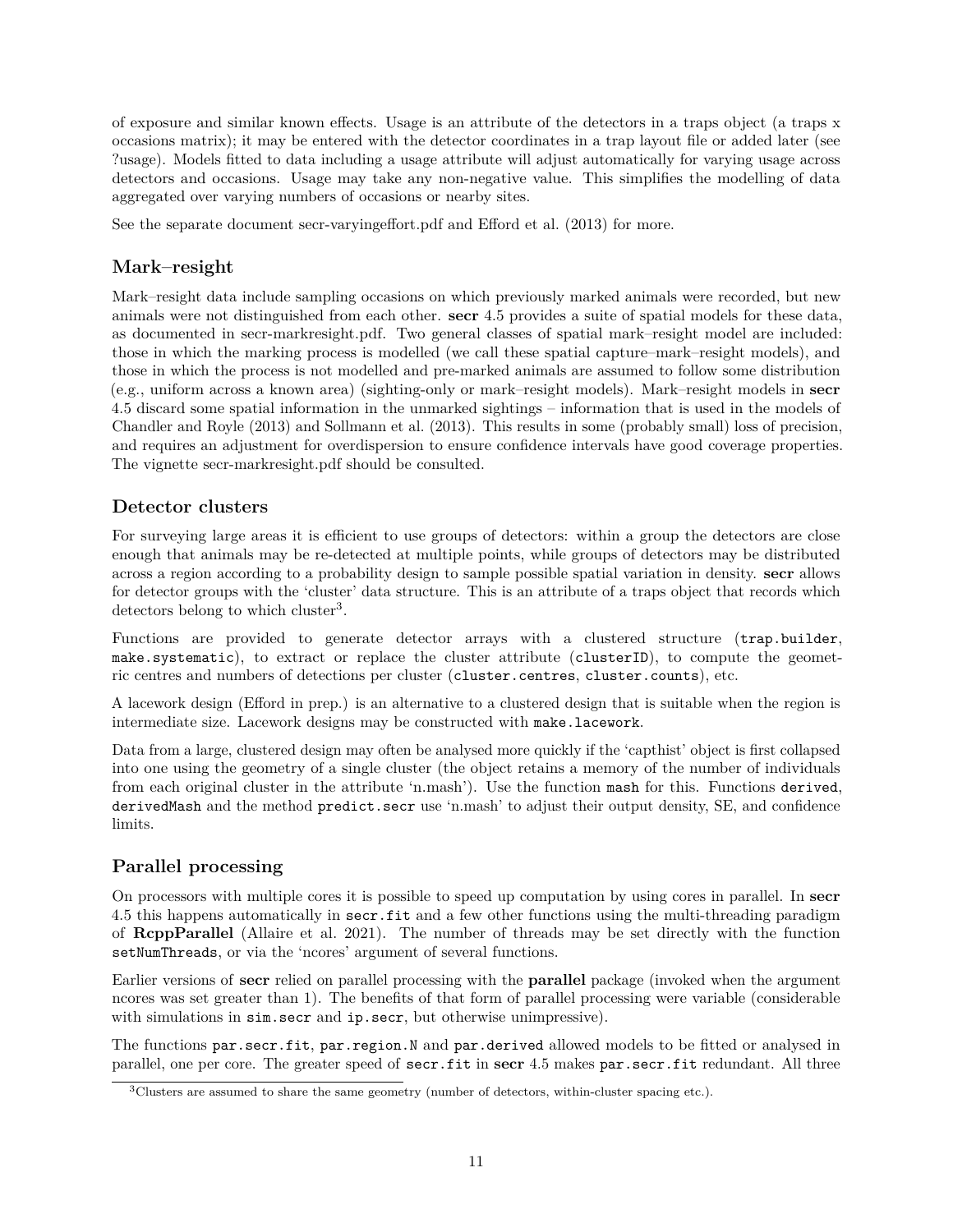functions now appear to run faster with ncores = 1 than with ncores > 1. They are retained because it is sometimes useful to process several models at once.

## <span id="page-11-0"></span>**Regression splines**

The standard models for 'real' parameters in **secr** are linear on the link scale, much like a generalised linear model. Semi-parametric 'regression spline' smooths provide more flexibility. These are implemented in **secr** using a method suggested by Borchers and Kidney (2014): Simon Wood's R package **mgcv** is used to parse s() and te() terms in model formulae and construct basis functions that are used like linear covariates within **secr**. Any 'real' parameter may be modelled with regression splines (D, lambda0, sigma, noneuc etc.). For details see the help page (?smooths) and the documentation for **mgcv**.

## <span id="page-11-1"></span>**Non-Euclidean distances**

'Distance' in SECR models usually, and by default, means the Euclidean distance  $d = \sqrt{(x_1 - x_2)^2 + (y_1 - y_2)^2}$ . The observation model can be customised by replacing the Euclidean distance with one that 'warps' space in some ecologically meaningful way. There are innumerable ways to do this. Royle et al. (2013) envisioned an 'ecological distance' that is a function of landscape covariates. Redefining distance is a way to model spatial variation in the size of home ranges, and hence the spatial scale of movement  $\sigma$ ; Efford et al. (2016) use this to model inverse covariation between density and home range size. Distances measured along a linear habitat network such as a river system are also non-Euclidean (see package **secrlinear**).

**secr** provides general tools for specifying and modelling non-Euclidean distance, via the secr.fit details component 'userdist'. This may be a user-specified function or a pre-computed matrix. See [secr-noneuclidean.pdf](https://www.otago.ac.nz/density/pdfs/secr-noneuclidean.pdf) for a full explanation and examples.

# <span id="page-11-2"></span>**References**

Allaire, J. J., Francois, R., Ushey, K., Vandenbrouck, G., Geelnard, M. and Intel (2021) RcppParallel: Parallel Programming Tools for 'Rcpp'. R package version 5.1.4. [https://CRAN.R-project.org/package=RcppParallel.](https://CRAN.R-project.org/package=RcppParallel)

Borchers, D. L., Buckland, S. T. and Zucchini, W. (2002) *Estimating animal abundance: closed populations*. Springer, London.

Borchers, D. L. and Efford, M. G. (2008) Spatially explicit maximum likelihood methods for capture–recapture studies. *Biometrics* **64**, 377–385.

Borchers, D. L. and Fewster, R. M. (2016) Spatial capture–recapture models. *Statistical Science* **31**, 219–232.

Borchers, D. L. and Kidney, D. (2014) Flexible density surface estimation for spatially explicit capture– recapture surveys. Technical Report, University of St Andrews.

Chandler, R. B. and Royle, J. A. (2013) Spatially explicit models for inference about density in unmarked or partially marked populations. *Annals of Applied Statistics* **7**, 936–954.

Cooch, E. and White, G. (eds) (2014) *Program MARK: A Gentle Introduction*. 13th edition. Available online at [http://www.phidot.org/software/mark/docs/book/.](http://www.phidot.org/software/mark/docs/book/)

Eddelbuettel, D. and Francois, R. (2011) Rcpp: Seamless R and C++ Integration. *Journal of Statistical Software* **40(8)**, 1–18. [https://www.jstatsoft.org/v40/i08/.](https://www.jstatsoft.org/v40/i08/)

Efford, M. G. (2004) Density estimation in live-trapping studies. *Oikos* **106**, 598–610.

Efford, M. G. (2011) Estimation of population density by spatially explicit capture–recapture analysis of data from area searches. *Ecology* **92**, 2202–2207.

Efford, M. G. (2012) *DENSITY 5.0: software for spatially explicit capture–recapture*. Department of Mathematics and Statistics, University of Otago, Dunedin, New Zealand [https://www.otago.ac.nz/density.](https://www.otago.ac.nz/density)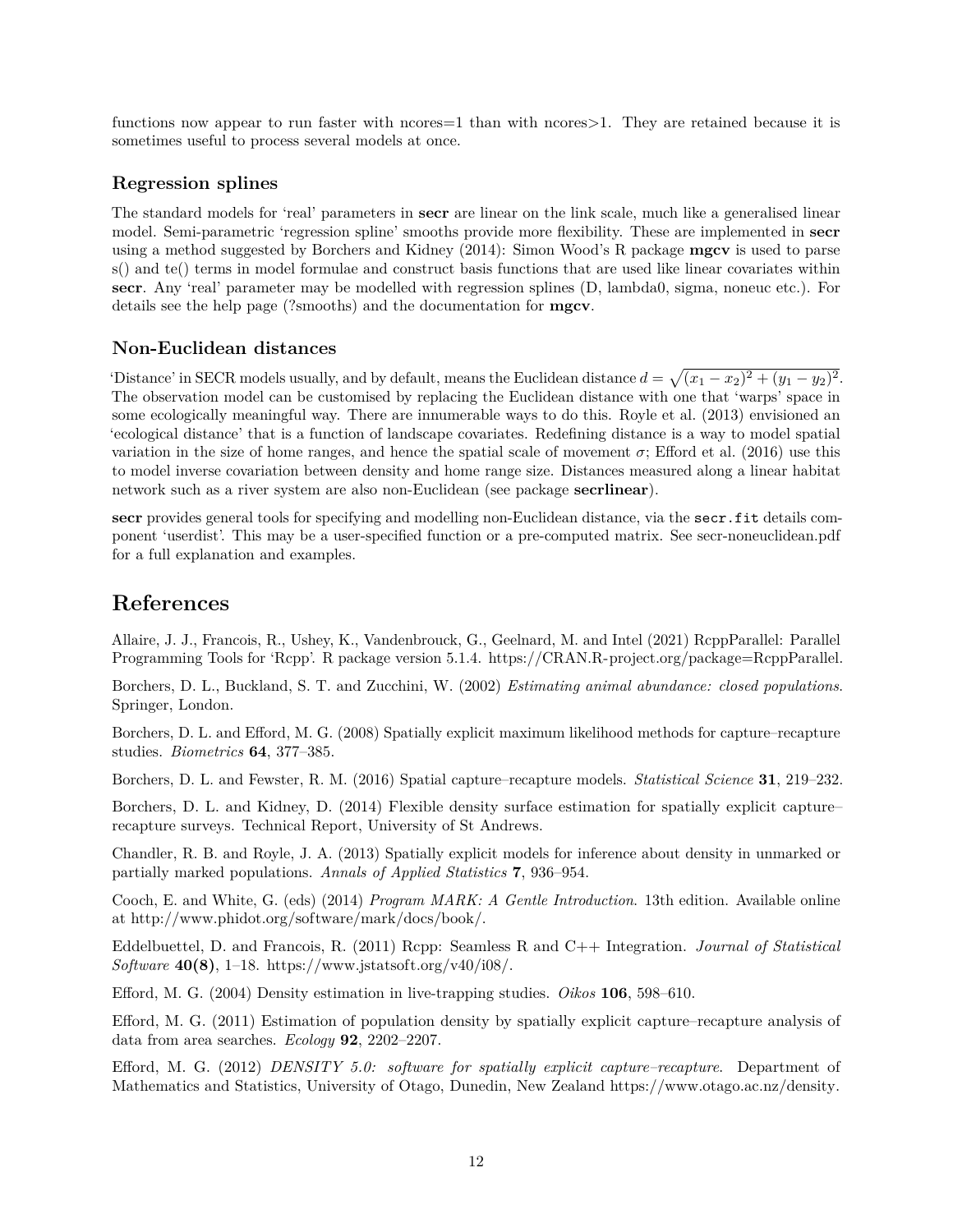Efford, M. G., Borchers D. L. and Byrom, A. E. (2009) Density estimation by spatially explicit capture– recapture: likelihood-based methods. In: D. L. Thomson, E. G. Cooch, M. J. Conroy (eds) *Modeling Demographic Processes in Marked Populations*. Springer. Pp 255–269.

Efford, M. G., Borchers D. L. and Mowat, G. (2013) Varying effort in capture–recapture studies. *Methods in Ecology and Evolution* **4**, 629–636.

Efford, M. G., Dawson, D. K. and Borchers, D. L. (2009) Population density estimated from locations of individuals on a passive detector array. *Ecology* **90**, 2676–2682.

Efford, M. G., Dawson, D. K., Jhala, Y. V. and Qureshi, Q. (2016) Density-dependent home-range size revealed by spatially explicit capture-recapture. Ecography **39**, 676–688.

Efford, M. G. and Fewster, R. M. (2013) Estimating population size by spatially explicit capture–recapture. *Oikos* **122**, 918–928.

Efford, M. G. and Mowat, G. (2014) Compensatory heterogeneity in spatially explicit capture–recapture data. *Ecology* **95**, 1341–1348.

Efford, M. G. and Schofield, M. R. (2020) A spatial open-population capture–recapture model. *Biometrics* **76**, 392–402.

Huggins, R. M. (1989) On the statistical analysis of capture experiments. *Biometrika* **76**, 133–140.

Laake, J. and Rexstad E. (2014) Appendix C. RMark - an alternative approach to building linear models in MARK. In: Cooch, E. and White, G. (eds) *Program MARK: A Gentle Introduction*. 13th edition. [http://www.phidot.org/software/mark/docs/book/.](http://www.phidot.org/software/mark/docs/book/)

Lebreton, J.-D., Burnham, K. P., Clobert, J., and Anderson, D. R. (1992) Modeling survival and testing biological hypotheses using marked animals: a unified approach with case studies. *Ecological Monographs* **62**, 67–118.

Otis, D. L., Burnham, K. P., White, G. C. and Anderson, D. R. (1978) Statistical inference from capture data on closed animal populations. *Wildlife Monographs* **62**.

Royle, J. A., Chandler, R. B., Gazenski, K. D. and Graves, T. A. (2013) Spatial capture–recapture models for jointly estimating population density and landscape connectivity. *Ecology* **94** 287–294.

Royle, J. A., Chandler, R. B., Sollmann, R. and Gardner, B. (2014) *Spatial capture–recapture.* Academic Press.

Royle, J. A. and Gardner, B. (2011) Hierarchical spatial capture–recapture models for estimating density from trapping arrays. In: A.F. O'Connell, J.D. Nichols and K.U. Karanth (eds) *Camera Traps in Animal Ecology: Methods and Analyses*. Springer, Tokyo. Pp. 163–190.

Royle, J. A., Nichols, J. D., Karanth, K. U. and Gopalaswamy, A. M. (2009). A hierarchical model for estimating density in camera-trap studies. *Journal of Applied Ecology* **46**, 118–127.

Royle, J. A. and Young, K. V. (2008) A hierarchical model for spatial capture–recapture data. *Ecology* **89**, 2281–2289.

Sollmann, R., Gardner, B., Parsons, A. W., Stocking, J. J., McClintock, B. T., Simons, T. R., Pollock, K. H. and O'Connell, A. F. (2013) A spatial mark–resight model augmented with telemetry data. *Ecology* **94**, 553–559.

Stanley, T. R. and Burnham, K. P. (1999) A closure test for time-specific capture–recapture data. *Environmental and Ecological Statistics* **6**, 197–209.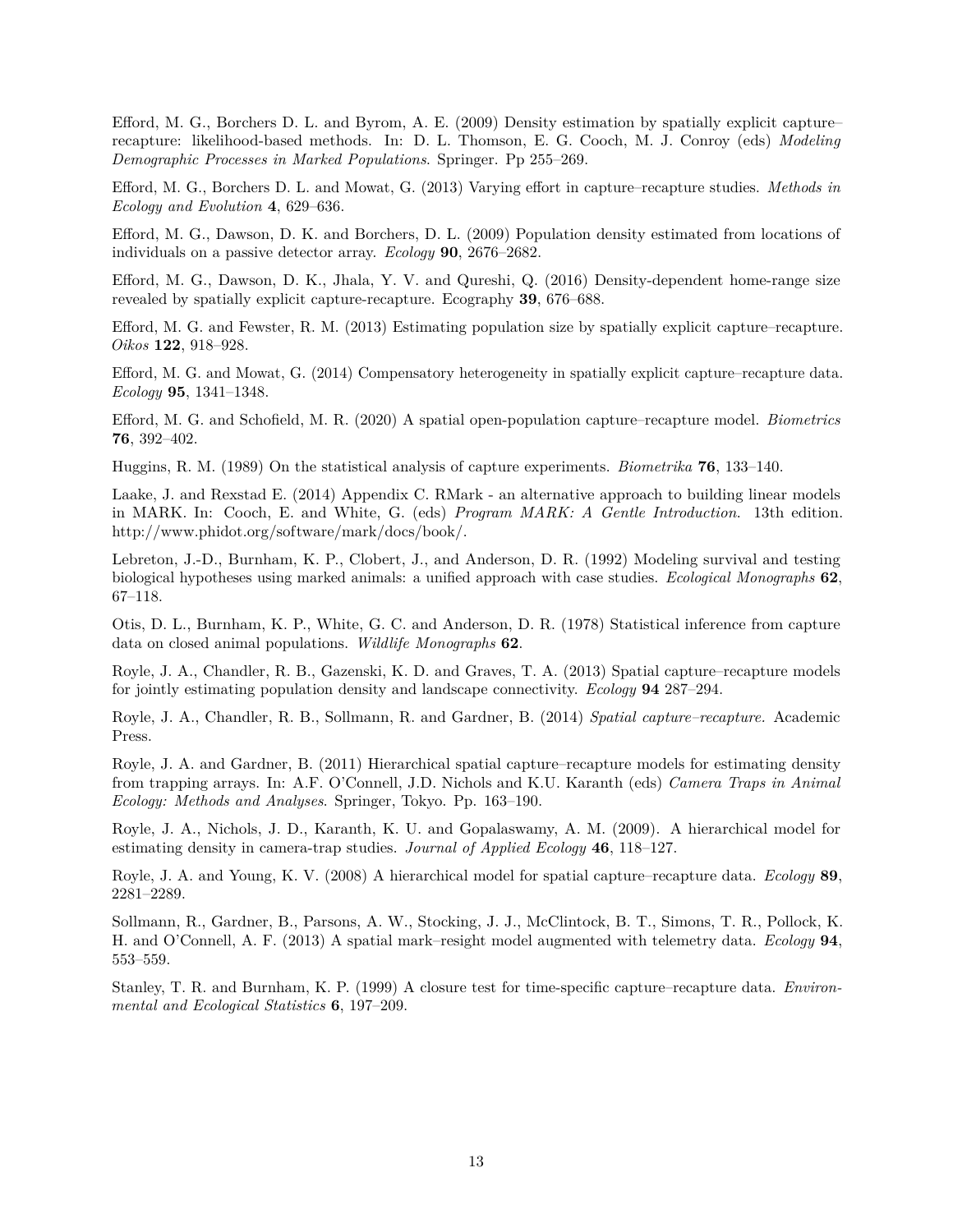# <span id="page-13-1"></span><span id="page-13-0"></span>**Appendix 1. Software feature comparisons**

- $\bullet\,$  full implementation
- $\circ\,$  incomplete or inferior implementation.

| General<br>Graphical interface<br>$\circ$<br>Inverse prediction (IP SECR)<br>Maximum likelihood estimation (ML SECR)<br>Non-spatial closed-population estimators<br>Simulation of spatial sampling<br>Build detector arrays<br>Control of random number generator<br>$\circ$<br>Closure tests<br>$\circ$<br>Import or export DENSITY text files<br>Convert BUGS data<br>$\circ$<br>GIS polygons as habitat mask<br>Clustered detector layouts<br>Mash data from clustered layouts<br>Upload coordinates to GPS (uses GPSBabel)<br>Multi-threaded $C++$ for fast model fitting<br>ML secr<br>Density models (inhomogeneous 2-D Poisson)<br>Regional population size (region.N)<br>Varying effort (detector usage)<br>$\circ$<br>Fixed parameters<br>$\circ$<br>Parametric bootstrap<br>$\circ$<br>Between-session models<br>Profile likelihood confidence intervals<br>Mixture models for individual heterogeneity<br>Confidence ellipses<br>Formula-based model notation<br>Plot density models<br>Groups (e.g. males $&$ females)<br>Score tests for model selection<br>Model averaging<br>Plot likelihood surface |
|---------------------------------------------------------------------------------------------------------------------------------------------------------------------------------------------------------------------------------------------------------------------------------------------------------------------------------------------------------------------------------------------------------------------------------------------------------------------------------------------------------------------------------------------------------------------------------------------------------------------------------------------------------------------------------------------------------------------------------------------------------------------------------------------------------------------------------------------------------------------------------------------------------------------------------------------------------------------------------------------------------------------------------------------------------------------------------------------------------------------|
|                                                                                                                                                                                                                                                                                                                                                                                                                                                                                                                                                                                                                                                                                                                                                                                                                                                                                                                                                                                                                                                                                                                     |
|                                                                                                                                                                                                                                                                                                                                                                                                                                                                                                                                                                                                                                                                                                                                                                                                                                                                                                                                                                                                                                                                                                                     |
|                                                                                                                                                                                                                                                                                                                                                                                                                                                                                                                                                                                                                                                                                                                                                                                                                                                                                                                                                                                                                                                                                                                     |
|                                                                                                                                                                                                                                                                                                                                                                                                                                                                                                                                                                                                                                                                                                                                                                                                                                                                                                                                                                                                                                                                                                                     |
|                                                                                                                                                                                                                                                                                                                                                                                                                                                                                                                                                                                                                                                                                                                                                                                                                                                                                                                                                                                                                                                                                                                     |
|                                                                                                                                                                                                                                                                                                                                                                                                                                                                                                                                                                                                                                                                                                                                                                                                                                                                                                                                                                                                                                                                                                                     |
|                                                                                                                                                                                                                                                                                                                                                                                                                                                                                                                                                                                                                                                                                                                                                                                                                                                                                                                                                                                                                                                                                                                     |
|                                                                                                                                                                                                                                                                                                                                                                                                                                                                                                                                                                                                                                                                                                                                                                                                                                                                                                                                                                                                                                                                                                                     |
|                                                                                                                                                                                                                                                                                                                                                                                                                                                                                                                                                                                                                                                                                                                                                                                                                                                                                                                                                                                                                                                                                                                     |
|                                                                                                                                                                                                                                                                                                                                                                                                                                                                                                                                                                                                                                                                                                                                                                                                                                                                                                                                                                                                                                                                                                                     |
|                                                                                                                                                                                                                                                                                                                                                                                                                                                                                                                                                                                                                                                                                                                                                                                                                                                                                                                                                                                                                                                                                                                     |
|                                                                                                                                                                                                                                                                                                                                                                                                                                                                                                                                                                                                                                                                                                                                                                                                                                                                                                                                                                                                                                                                                                                     |
|                                                                                                                                                                                                                                                                                                                                                                                                                                                                                                                                                                                                                                                                                                                                                                                                                                                                                                                                                                                                                                                                                                                     |
|                                                                                                                                                                                                                                                                                                                                                                                                                                                                                                                                                                                                                                                                                                                                                                                                                                                                                                                                                                                                                                                                                                                     |
|                                                                                                                                                                                                                                                                                                                                                                                                                                                                                                                                                                                                                                                                                                                                                                                                                                                                                                                                                                                                                                                                                                                     |
|                                                                                                                                                                                                                                                                                                                                                                                                                                                                                                                                                                                                                                                                                                                                                                                                                                                                                                                                                                                                                                                                                                                     |
|                                                                                                                                                                                                                                                                                                                                                                                                                                                                                                                                                                                                                                                                                                                                                                                                                                                                                                                                                                                                                                                                                                                     |
|                                                                                                                                                                                                                                                                                                                                                                                                                                                                                                                                                                                                                                                                                                                                                                                                                                                                                                                                                                                                                                                                                                                     |
|                                                                                                                                                                                                                                                                                                                                                                                                                                                                                                                                                                                                                                                                                                                                                                                                                                                                                                                                                                                                                                                                                                                     |
|                                                                                                                                                                                                                                                                                                                                                                                                                                                                                                                                                                                                                                                                                                                                                                                                                                                                                                                                                                                                                                                                                                                     |
|                                                                                                                                                                                                                                                                                                                                                                                                                                                                                                                                                                                                                                                                                                                                                                                                                                                                                                                                                                                                                                                                                                                     |
|                                                                                                                                                                                                                                                                                                                                                                                                                                                                                                                                                                                                                                                                                                                                                                                                                                                                                                                                                                                                                                                                                                                     |
|                                                                                                                                                                                                                                                                                                                                                                                                                                                                                                                                                                                                                                                                                                                                                                                                                                                                                                                                                                                                                                                                                                                     |
|                                                                                                                                                                                                                                                                                                                                                                                                                                                                                                                                                                                                                                                                                                                                                                                                                                                                                                                                                                                                                                                                                                                     |
|                                                                                                                                                                                                                                                                                                                                                                                                                                                                                                                                                                                                                                                                                                                                                                                                                                                                                                                                                                                                                                                                                                                     |
|                                                                                                                                                                                                                                                                                                                                                                                                                                                                                                                                                                                                                                                                                                                                                                                                                                                                                                                                                                                                                                                                                                                     |
|                                                                                                                                                                                                                                                                                                                                                                                                                                                                                                                                                                                                                                                                                                                                                                                                                                                                                                                                                                                                                                                                                                                     |
|                                                                                                                                                                                                                                                                                                                                                                                                                                                                                                                                                                                                                                                                                                                                                                                                                                                                                                                                                                                                                                                                                                                     |
|                                                                                                                                                                                                                                                                                                                                                                                                                                                                                                                                                                                                                                                                                                                                                                                                                                                                                                                                                                                                                                                                                                                     |
|                                                                                                                                                                                                                                                                                                                                                                                                                                                                                                                                                                                                                                                                                                                                                                                                                                                                                                                                                                                                                                                                                                                     |
|                                                                                                                                                                                                                                                                                                                                                                                                                                                                                                                                                                                                                                                                                                                                                                                                                                                                                                                                                                                                                                                                                                                     |
|                                                                                                                                                                                                                                                                                                                                                                                                                                                                                                                                                                                                                                                                                                                                                                                                                                                                                                                                                                                                                                                                                                                     |
| Empirical variance from replicate units                                                                                                                                                                                                                                                                                                                                                                                                                                                                                                                                                                                                                                                                                                                                                                                                                                                                                                                                                                                                                                                                             |
| Mask diagnostics<br>$\circ$                                                                                                                                                                                                                                                                                                                                                                                                                                                                                                                                                                                                                                                                                                                                                                                                                                                                                                                                                                                                                                                                                         |
| Suggested buffer width                                                                                                                                                                                                                                                                                                                                                                                                                                                                                                                                                                                                                                                                                                                                                                                                                                                                                                                                                                                                                                                                                              |
| Contours of detection probability                                                                                                                                                                                                                                                                                                                                                                                                                                                                                                                                                                                                                                                                                                                                                                                                                                                                                                                                                                                                                                                                                   |
| Compute pdf for individual's range centre                                                                                                                                                                                                                                                                                                                                                                                                                                                                                                                                                                                                                                                                                                                                                                                                                                                                                                                                                                                                                                                                           |
| Time-varying detector covariates                                                                                                                                                                                                                                                                                                                                                                                                                                                                                                                                                                                                                                                                                                                                                                                                                                                                                                                                                                                                                                                                                    |
| Hybrid mixture models (hcov)                                                                                                                                                                                                                                                                                                                                                                                                                                                                                                                                                                                                                                                                                                                                                                                                                                                                                                                                                                                                                                                                                        |
| Compensation (a0 parameterization)                                                                                                                                                                                                                                                                                                                                                                                                                                                                                                                                                                                                                                                                                                                                                                                                                                                                                                                                                                                                                                                                                  |
| Density-dependent sigma (sigmak parameterization)                                                                                                                                                                                                                                                                                                                                                                                                                                                                                                                                                                                                                                                                                                                                                                                                                                                                                                                                                                                                                                                                   |
| Variance-only mode (method $=$ 'none')                                                                                                                                                                                                                                                                                                                                                                                                                                                                                                                                                                                                                                                                                                                                                                                                                                                                                                                                                                                                                                                                              |
| Combined telemetry-detection models                                                                                                                                                                                                                                                                                                                                                                                                                                                                                                                                                                                                                                                                                                                                                                                                                                                                                                                                                                                                                                                                                 |
| Regression splines                                                                                                                                                                                                                                                                                                                                                                                                                                                                                                                                                                                                                                                                                                                                                                                                                                                                                                                                                                                                                                                                                                  |
| Non-Euclidean distance                                                                                                                                                                                                                                                                                                                                                                                                                                                                                                                                                                                                                                                                                                                                                                                                                                                                                                                                                                                                                                                                                              |
| Mark-resight                                                                                                                                                                                                                                                                                                                                                                                                                                                                                                                                                                                                                                                                                                                                                                                                                                                                                                                                                                                                                                                                                                        |
| Detector types                                                                                                                                                                                                                                                                                                                                                                                                                                                                                                                                                                                                                                                                                                                                                                                                                                                                                                                                                                                                                                                                                                      |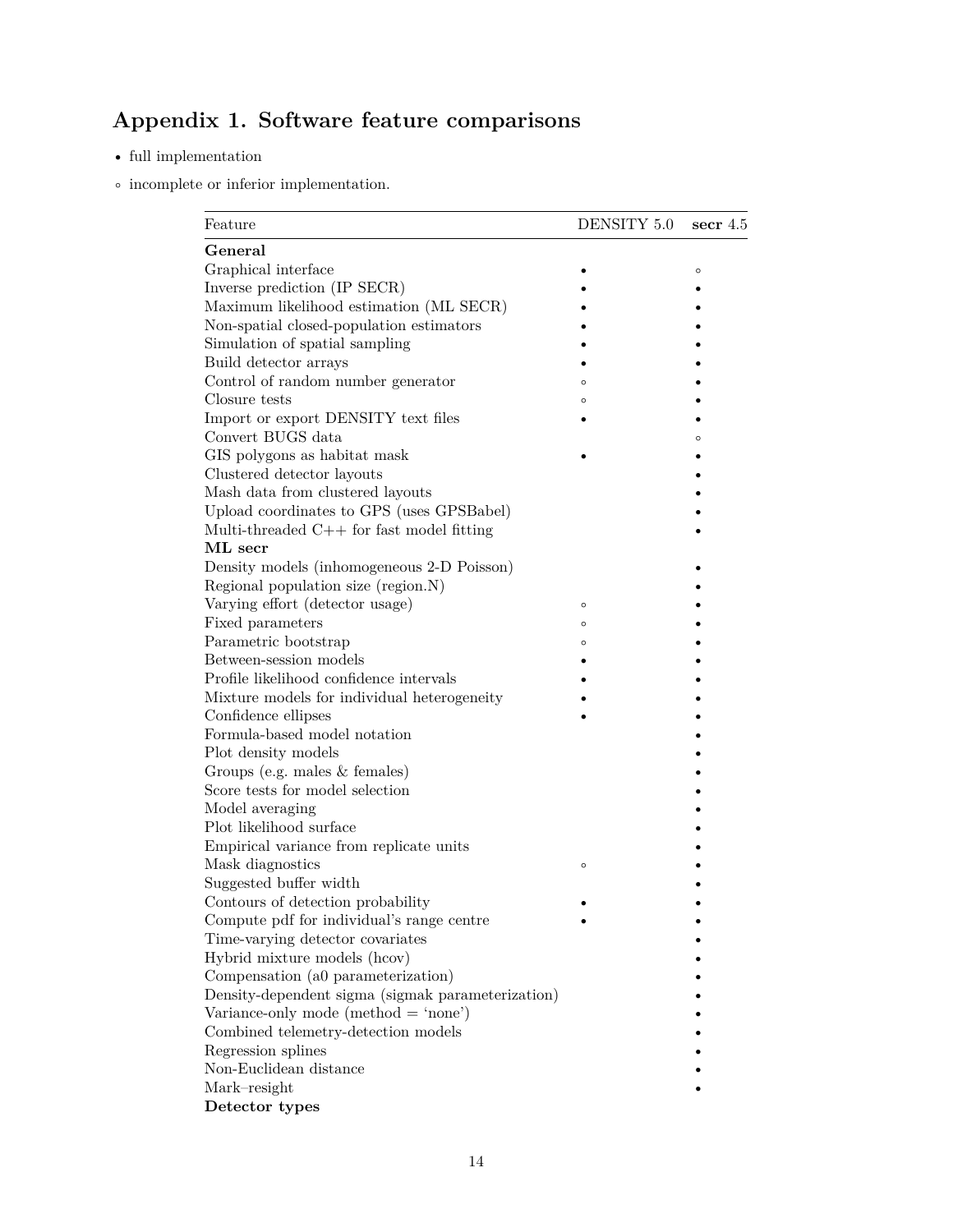| Feature                           | DENSITY 5.0 | secr $4.5$ |
|-----------------------------------|-------------|------------|
| Single-catch trap <sup>a</sup>    | $\circ$     | $\circ$    |
| Multi-catch trap                  |             |            |
| Proximity                         |             |            |
| Signal strength (acoustic)        |             |            |
| Count                             |             |            |
| Capped                            |             | $\circ$    |
| Polygon                           |             |            |
| Transect                          |             |            |
| Polygon (exclusive)               |             |            |
| Transect (exclusive)              |             |            |
| Telemetry                         |             |            |
| <b>Detection functions</b>        |             |            |
| Halfnormal                        |             |            |
| Hazard rate <sup>b</sup>          |             |            |
| Exponential                       |             |            |
| Compound halfnormal               |             |            |
| Uniform <sup>a</sup>              | $\circ$     | $\circ$    |
| w-exponential                     |             |            |
| Annular halfnormal                |             |            |
| Binary signal strength            |             |            |
| Signal strength                   |             |            |
| Signal strength spherical         |             |            |
| Cumulative lognormal <sup>b</sup> |             |            |
| Cumulative gamma                  |             |            |
| Hazard halfnormal                 |             |            |
| Hazard hazard rate <sup>b</sup>   |             |            |
| Hazard exponential                |             |            |
| Hazard annular halfnormal         |             |            |
| Hazard cumulative gamma           |             |            |
| Hazard variable power             |             |            |

a. Not fitted by ML secr

b. Not recommended because of heavy tail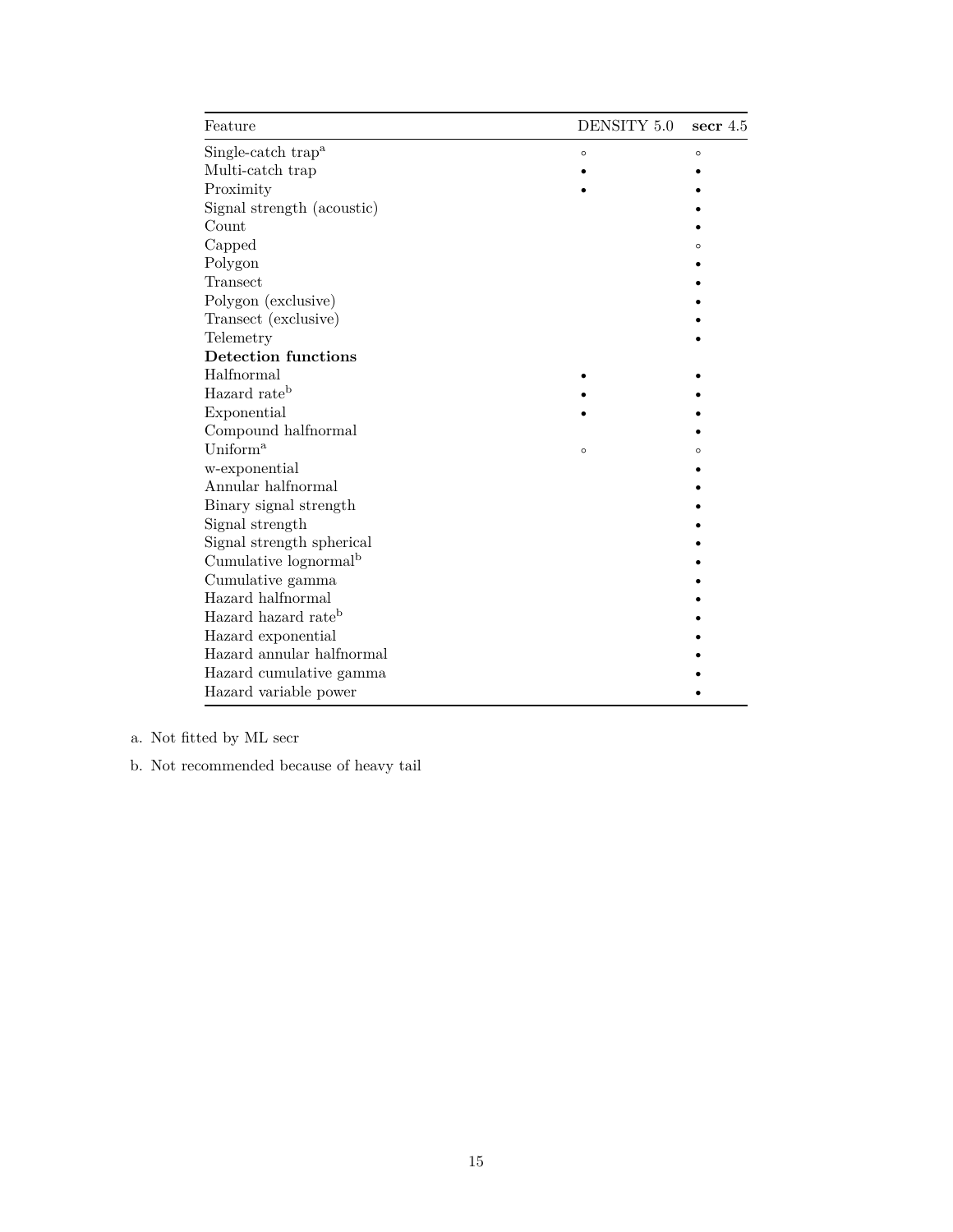# <span id="page-15-1"></span><span id="page-15-0"></span>**Appendix 2. Core functions of secr**

These are the core functions of **secr** 4.5 – the ones that you are most likely to use. S3 methods are marked with an asterisk.

| Function        | Purpose                                                               |
|-----------------|-----------------------------------------------------------------------|
| addCovariates   | add spatial covariates to traps or mask                               |
| $AIC^*$         | model selection, model weights                                        |
| covariates      | extract or replace covariates of traps, capthist or mask              |
| $derived*$      | compute density from conditional likelihood models                    |
| make.mask       | construct habitat mask $(=$ mesh)                                     |
| $plot*$         | plot capthist, traps or mask                                          |
| read.capthist   | input captures and trap layout from Density format, one call          |
| $predict*$      | compute 'real' parameters for arbitrary levels of predictor variables |
| predictDsurface | evaluate density surface at each point of a mask                      |
| $region.N*$     | compute expected and realised population size in specified region     |
| secr.fit        | maximum likelihood fit; result is a fitted 'secr' object              |
| $summary*$      | summarise capthist, traps or mask                                     |
| traps           | extract or replace traps object in capthist                           |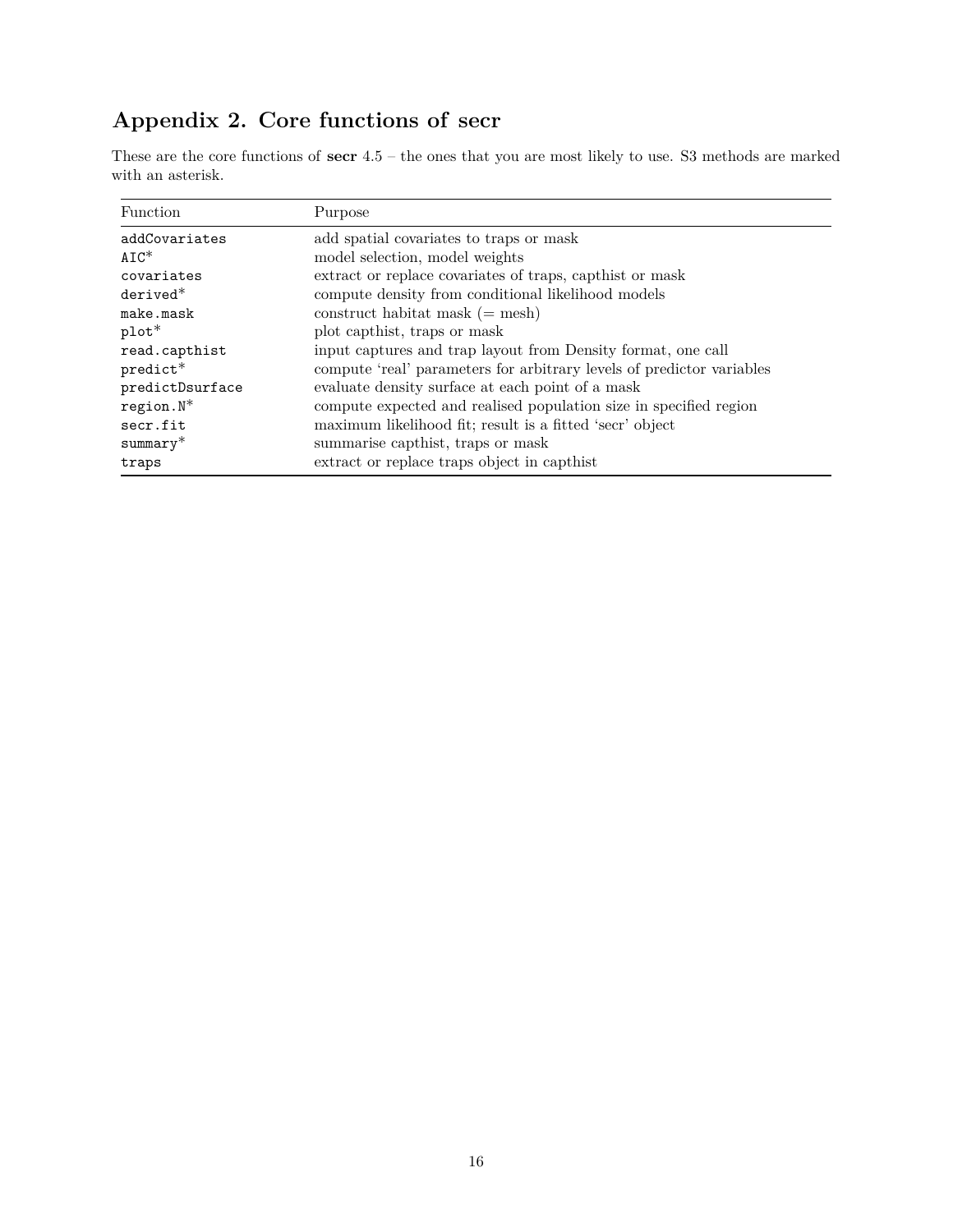# <span id="page-16-1"></span><span id="page-16-0"></span>**Appendix 3. Classified index to secr functions**

Here is an index of **secr** functions classified by use (some minor functions are omitted). S3 methods are marked with an asterisk.

- • [Manipulate core objects](#page-0-0)
- • [Attributes of traps object](#page-0-0)
- • [Attributes of capthist object](#page-0-0)
- • [Data for each detection](#page-0-0)
- • [Operate on fitted model\(s\)](#page-0-0)
- • [Mask diagnostics](#page-0-0)
- • [Specialised graphics](#page-0-0)
- • [Convert or export data](#page-0-0)
- Miscells

| Function                   | Purpose                                                      |
|----------------------------|--------------------------------------------------------------|
| Manipulate data objects    |                                                              |
| addCovariates              | add spatial covariates to 'traps' or 'mask'                  |
| as.mask                    | coerce 'traps' object to 'mask' for specialised plotting     |
| deleteMaskPoints           | edit 'mask'                                                  |
| discretize                 | rasterize area-search capthist data                          |
| $head*$                    | first rows of 'capthist', 'traps' or 'mask'                  |
| join                       | combine sessions of multi-session 'capthist' object          |
| make.grid                  | construct detector array                                     |
| make.capthist              | form 'capthist' from 'traps' and detection data              |
| make.mask                  | construct habitat mask (mesh)                                |
| make.systematic            | construct clustered random systematic design                 |
| make.lacework              | construct lacework random systematic design                  |
| MS.capthist                | combine 'capthist' objects into one multi-session 'capthist' |
| plot*                      | plot 'capthist', 'traps' or 'mask'                           |
| plotMaskEdge               | draw line around mask cells                                  |
| randomHabitat              | generates habitat mask with random landscape                 |
| rbind*                     | append 'capthist', 'traps', 'popn' or 'mask' objects         |
| read.capthist              | input captures and trap layout from Density format, one call |
| read.traps                 | input detector locations from text file                      |
| $reduce*$                  | aggregate detectors or occasions; change detector type       |
| sim.capthist               | simulate capture histories                                   |
| sightingPlot               | bubble plot of sightings in capthist object                  |
| snip                       | split transect(s) into equal sections                        |
| $split*$                   | split a single-session capthist or mask by various criteria  |
| $subset*$                  | filter 'capthist', 'traps' or 'mask'                         |
| $summary^*$                | summarise 'capthist', 'traps' or 'mask'                      |
| $tail^*$                   | last rows of 'capthist', 'traps' or 'mask'                   |
| trap.builder               | construct various complex designs                            |
| $verify*$                  | check 'capthist', 'traps' or 'mask' for internal consistency |
| Attributes of traps object |                                                              |
| clusterID                  | cluster identifier                                           |
| clustertrap                | detector number within cluster                               |
| $covariates*$              | detector-level covariates                                    |
| $\texttt{detector*}$       | detector type ('multi', 'proximity' etc.)                    |
| markocc                    | vector distinguishing marking and sighting occasions         |
| polyID*                    | polygon or transect identifier                               |
| timevaryingcov             | name time-varying covariate $(s)$                            |
| $usage*$                   | occasion- and detector-specific effort                       |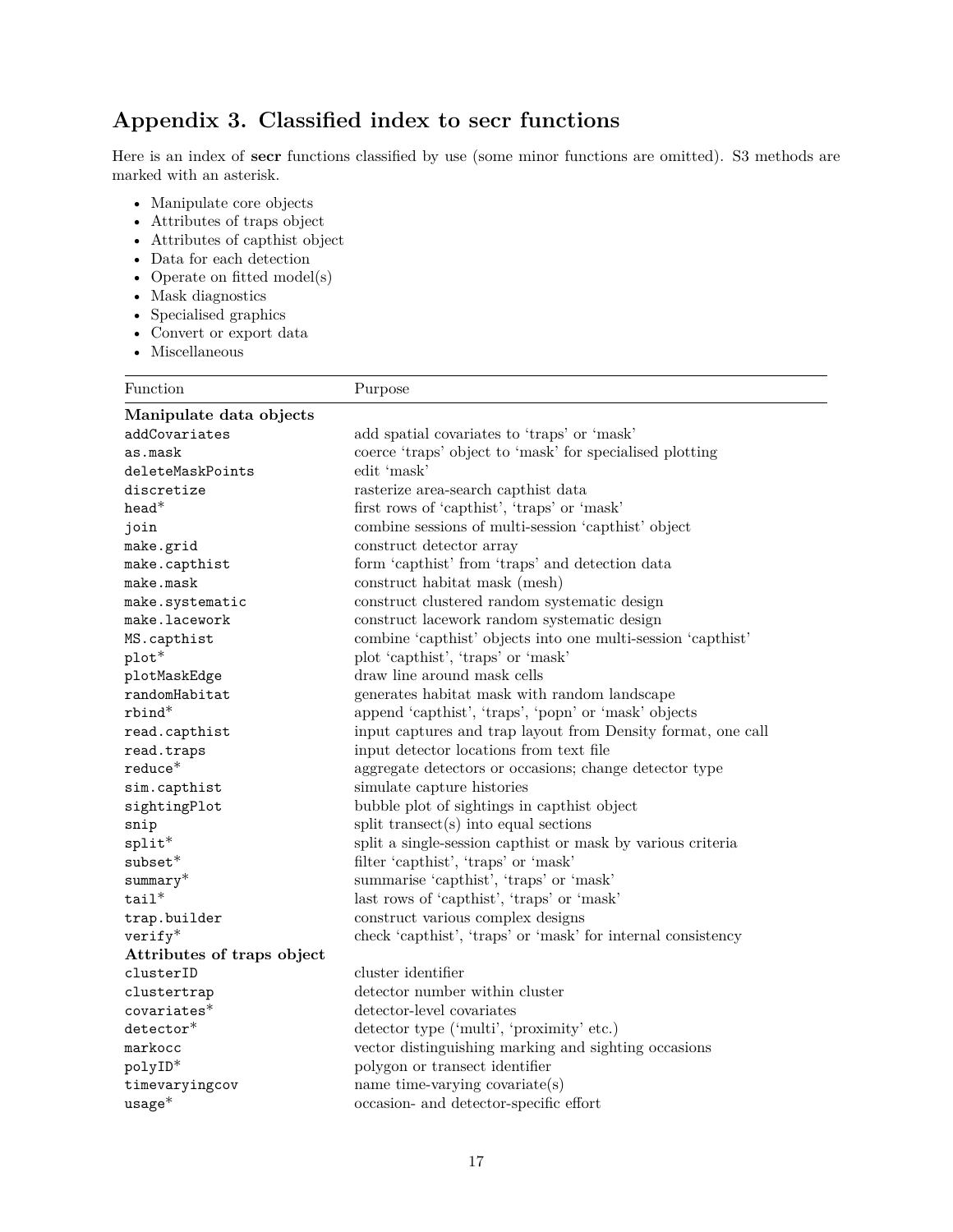| Function                   | Purpose                                                         |
|----------------------------|-----------------------------------------------------------------|
| Attributes of capthist     |                                                                 |
| object                     |                                                                 |
| addSightings               | add sighting data to a 'proximity', 'count' or 'polygon' object |
| addTelemetry               | add telemetry data to a 'proximity' or 'count' object           |
| $covariates*$              | individual-level covariates, including grouping factors         |
| $s$ ession $*$             | $s$ ession identifier $(s)$                                     |
| signalmatrix               | sound x microphone table                                        |
| telemetryxy                | coordinates of telemetry fixes                                  |
| Тm                         | counts of marked animals that were not identified               |
| $traps*$                   | embedded traps object(s)                                        |
| Tu                         | counts of unmarked animals                                      |
| Data for each detection    |                                                                 |
| alive                      | TRUE/FALSE                                                      |
| animalID                   | individual ID                                                   |
| clusterID                  | cluster identifier                                              |
| clustertrap                | detector number within cluster                                  |
| noise                      | noise (signal detectors)                                        |
| occasion                   | occasion                                                        |
| signal                     | signal strength (signal detectors)                              |
| signalframe                | whole signal $ $ noise data frame (rows $=$ detections)         |
| trap                       | detector                                                        |
| хy                         | detection coordinates (polygon and transect detectors)          |
| Fit SECR model(s)          |                                                                 |
| ip.secr                    | fit simple SECR model by simulation   inverse prediction        |
| par.secr.fit               | parallel secr.fit() (several models, using multiple cores)      |
| secr.fit                   | maximum likelihood fit; result is a fitted secr object          |
| Operate on fitted model(s) |                                                                 |
| $AIC^*$                    | model selection, model weights                                  |
| $\text{coeff}^*$           | 'beta' parameters                                               |
| collate                    | tabulate estimates from several models                          |
| $\text{confint}^*$         | profile likelihood confidence intervals                         |
| CVa, CVaO                  | CV of individual detection from fitted mixture model            |
| $derived*$                 | density from conditional likelihood models                      |
| $deviance*$                | model deviance                                                  |
| $df. residual*$            | degrees of freedom for deviance                                 |
| derivednj                  | variance from replicated sampling units                         |
| derivedCluster             | variance from replicated sampling units                         |
| derivedExternal            | variance from replicated sampling units                         |
| ellipse.secr               | confidence ellipses for estimated parameters                    |
| fxi.secr                   | probability density of home-range centre                        |
| $LL surface*$              | compute likelihood surface and plot contours                    |
| $\mathtt{logLik}^*$        | log-likelihood of fitted model                                  |
| LR.test                    | likelihood-ratio test of two models                             |
| $\texttt{modelAverage*}$   | combine estimates using AIC or AICc weights                     |
| par.derived                | parallel derived()                                              |
| par.region.N               | parallel region. $N()$                                          |
| $plot*$                    | plot detection functions with confidence bands                  |
| $predict*$                 | 'real' parameters for arbitrary levels of predictor variables   |
| predictDsurface*           | evaluate density surface at each point of a mask                |
| $region.N^*$               | expected and realised population size in specified region       |
| <b>RSE</b>                 | extract precision (relative SE) of 'real' parameter estimates   |
| score.test                 | model selection with score statistic using observed information |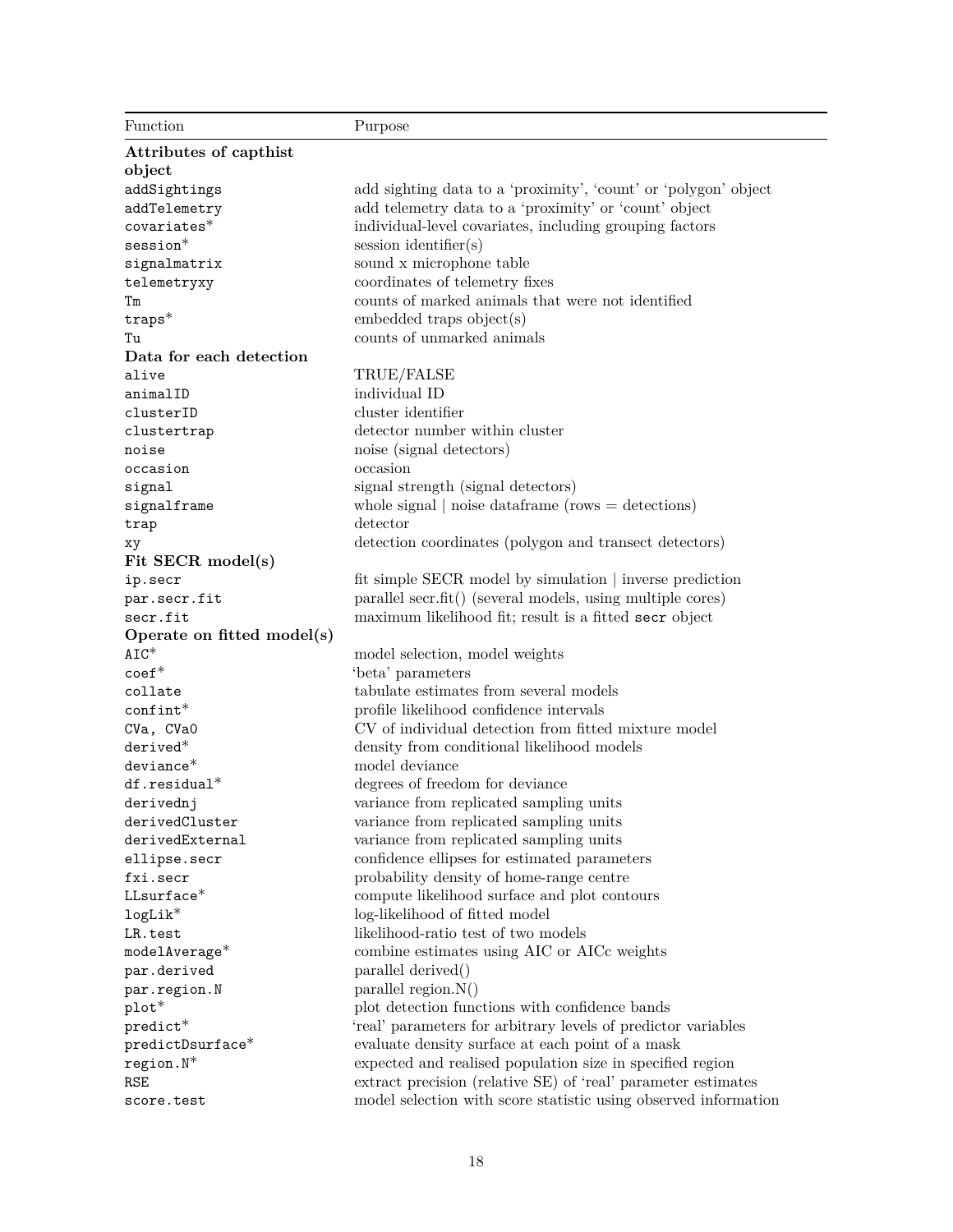| Function               | Purpose                                                              |
|------------------------|----------------------------------------------------------------------|
| secr.test              | Monte Carlo goodness-of-fit tests                                    |
| $simulate*$            | generate realisations of fitted model                                |
| sim.secr               | parametric bootstrap                                                 |
| $vcov^*$               | variance-covariance matrix of 'beta' or 'real' parameters            |
| Mask diagnostics       |                                                                      |
| esa.plot               | cumulative plot esa or $\hat{D}$ vs buffer width                     |
| mask.check             | likelihood or estimates vs. buffer width and spacing                 |
| suggest.buffer         | find buffer width to keep bias within bounds                         |
| Specialised graphics   |                                                                      |
| buffer.contour         | concave and convex boundary strips                                   |
| fx.total               | summed pdfs of home-range centre pdfs (use with plot. Dsurface)      |
| fxi.contour            | contour plot of home-range centre $pdf(s)$                           |
| pdot.contour           | contour plot of detection probability                                |
| strip.legend           | add colour legend to existing plot                                   |
| Convert or export data |                                                                      |
| RMarkInput             | convert 'capthist' to dataframe for RMark                            |
| write.capthist         | export 'capthist' as text files for DENSITY                          |
| write.DA               | convert 'capthist' for analysis in WinBUGS                           |
| writeGPS               | upload coordinates to GPS using GPSBabel                             |
| <b>Miscellaneous</b>   |                                                                      |
| ARL                    | asymptotic range length                                              |
| autoini                | generate starting values of D, g0 and sigma for secr.fit             |
| centroids              | centroid of each animal's detections                                 |
| clone                  | replicate points to emulate overdispersion                           |
| closure.test           | closure tests of Otis et al. $(1978)$ and Stanley   Burnham $(1999)$ |
| closedN                | closed population size by various conventional estimators            |
| counts                 | summary data from 'capthist' object                                  |
| CV                     | coefficient of variation                                             |
| dbar                   | mean distance between capture locations                              |
| distancetotrap         | from an arbitrary set of points                                      |
| edist                  | Euclidean distance                                                   |
| gridCells              | grid cells around points (e.g. traps object)                         |
| MMDM                   | mean maximum distance moved                                          |
| moves                  | distances between capture locations                                  |
| nearesttrap            | from an arbitrary set of points                                      |
| nedist                 | Non-Euclidean distance                                               |
| ORL                    | observed range length                                                |
| pdot                   | location-specific net probability of detection                       |
| PG                     | proportion of telemetry fixes in given polygons                      |
| pmixProfileLL          | profile likelihood as function of mixing proportion                  |
| <b>RPSV</b>            | 'root pooled spatial variance', a simple measure of home-range size  |
| setNumThreads          | sets environment variable RCPP_PARALLEL_NUM_THREADS                  |